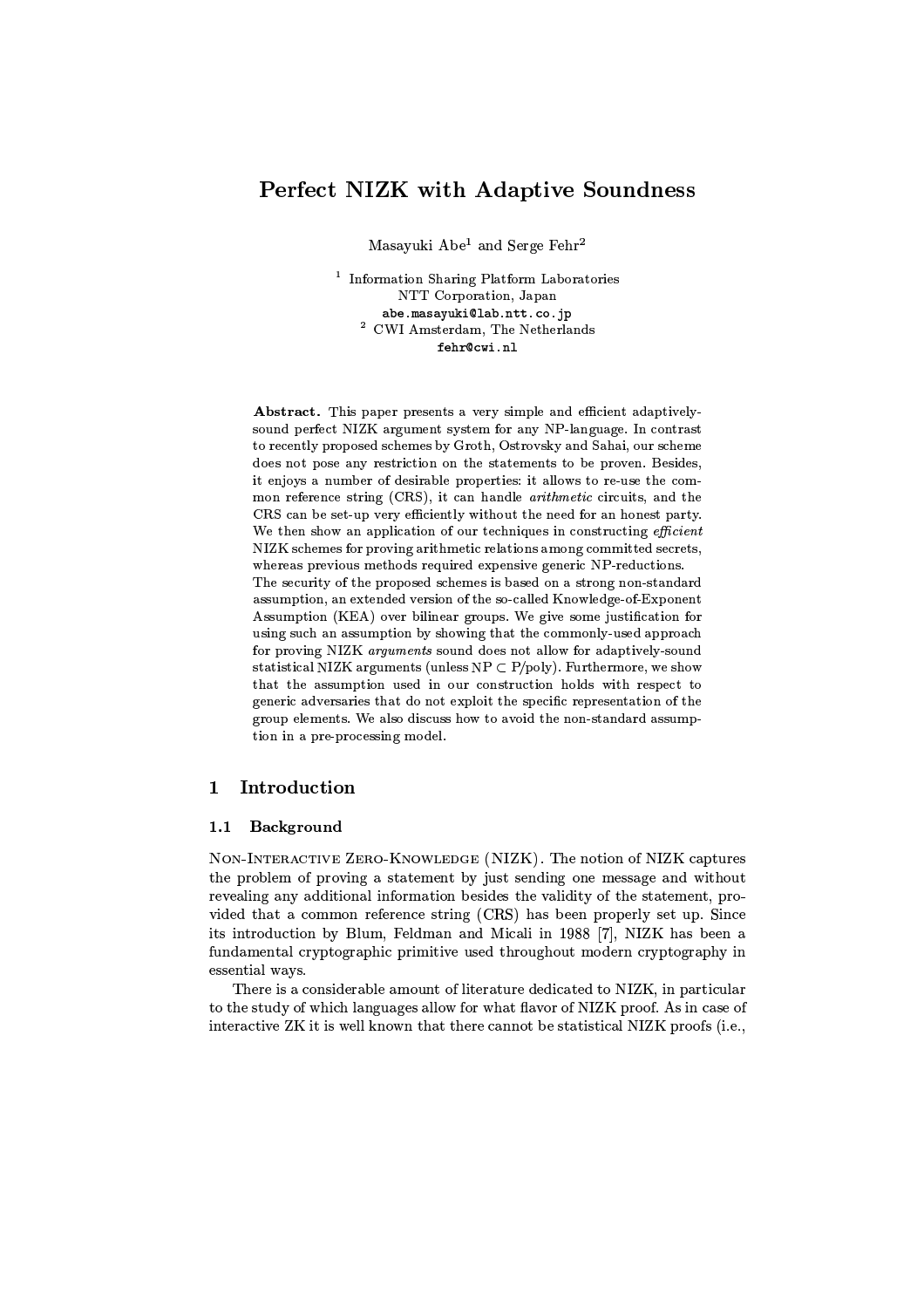#### $\overline{2}$ Masayuki Abe and Serge Fehr

both ZK and soundness are unconditional) for NP-complete languages unless the polynomial hierarchy collapses  $[24, 3, 32]$ . Hence, when considering general NP-languages, this only leaves room for a NIZK proof with computational ZK or *computational* soundness (where the proof is also called an *argument*), or both. However, in contrast to interactive ZK where it has long been known that both flavors can exist  $[9, 8, 25]$ , all proposed NIZK proofs or arguments for general NP-languages have computational ZK (see e.g.  $[7, 22, 6, 29, 17]$ ). Hence the construction of a statistically NIZK (NISZK) argument has remained an open problem (until very recently, see below). The question of the existence of NISZK arguments is in particular interesting in combination with a result by De Santis *et al.* [17], where they observe that for a strong notion of NIZK, called same-string NIZK, soundness can only be computational when considering NPcomplete languages (assuming that one-way functions exist).

STATISTICAL NIZK ARGUMENTS. Recently, Groth, Ostrovsky and Sahai proposed an elegant construction for a perfect NIZK (NIPZK) argument for circuit-SAT [26] by using bilinear groups. This shows NIZK can come with perfect ZK for any NP-language. However, the scheme only provides security against a nonadaptive dishonest prover who chooses the target instance  $x^* \notin L$  (for which it wants to fake a proof) *independent* of the CRS. In an application though, it is likely that the adversary first sees the CRS and then chooses the false statement on which he wants to cheat. Using a counting argument, they argue that under some strengthened assumption their scheme is secure against an adaptive dishonest prover if the size of the circuit to be proven is a-priori limited. However, the bound on the size of the circuit is so restrictive that the circuit must be smaller than sublinear in the bit size of the CRS (as discussed in Section 1.3). Groth *et al.* also proposed a perfect NIZK argument for SAT which is provably secure in Canetti's Universal Composability (UC) framework [10]. However, besides being much less efficient than their first construction, the scheme still does not guarantee unrestricted security against an adaptive dishonest prover who chooses the target instance  $x^* \notin L$  depending on the CRS. For instance, the UC security does not exclude the possibility that a dishonest prover comes up with an accepting proof for the statement "the CRS is invalid or  $S$  is true" for an arbitrary false statement  $S$ . Since in a real-life execution the CRS is assumed to be valid, this is a convincing argument of the false statement  $S$ . Accordingly, the existence of an unrestricted statistical or perfect NIZK argument, which does not pose any restriction on the instances to be proven, is still an open problem.

THE KNOWLEDGE-OF-EXPONENT ASSUMPTION. Informally, the Knowledge-of-Exponent Assumption (KEA) says that for certain groups, given a pair  $g$  and  $\hat{g} = g^x$  of group elements with unknown discrete-log x, the only way to efficiently come up with another pair A and  $\hat{A}$  such that  $\hat{A} = A^x$  (for the same x) is by raising g and  $\hat{g}$  to some power a:  $A = g^a$  and  $\hat{A} = \hat{g}^a$ . KEA was first introduced and used by Damgård in 1991 [14], and later, together with an extended version (KEA2), by Hada and Tanaka [27]. Recently, Bellare and Palacio [5] showed that KEA2 does not hold, and proposed a new extended version called KEA3 in order to save Hada and Tanaka's results. KEA3, which we call XKEA for eXtended KEA,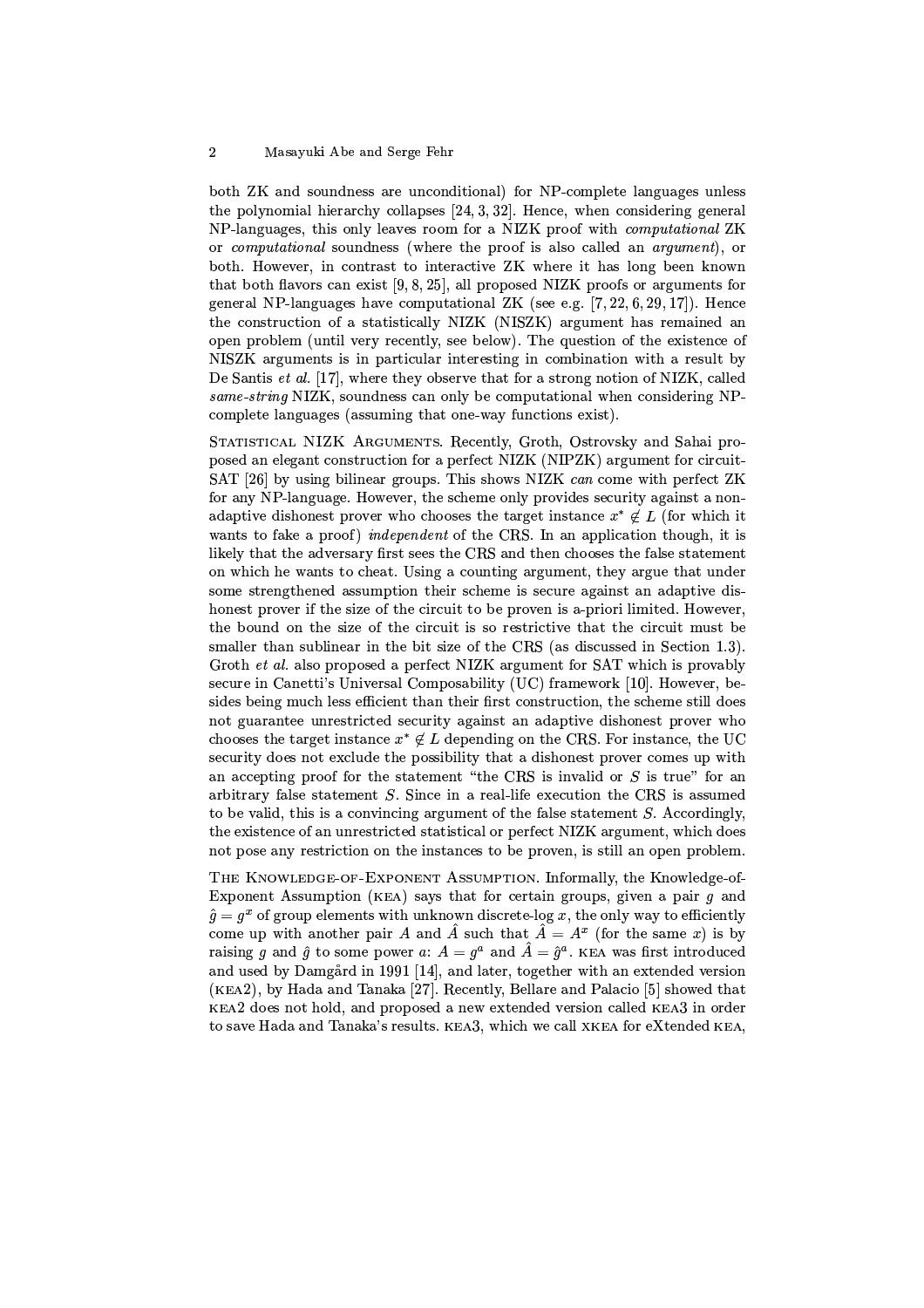says that given two pairs  $(g, \hat{g})$  and  $(h, \hat{h})$  with the same unknown discrete-log x, the only way to efficiently come up with another pair A and A such that  $A = A^x$ is by computing  $A = g^a h^\alpha$  and  $\hat{A} = \hat{g}^a \hat{h}^\alpha$ . Assumptions like KEA and XKEA are widely criticized in particular because they do not appear to be "efficiently falsifiable", as Naor put it [30], though Bellare and Palacio showed that this is not necessarily the case.

#### $1.2$ Our Result

Based on XKEA over bilinear groups, we construct an adaptively-sound NIPZK argument for circuit-SAT without any restrictions on the instances to be proven. Besides being the first unrestricted adaptively-sound NISZK argument for any NP-language, the proposed scheme enjoys a number of additional desirable properties: It is same-string NIZK, which allows to re-use the CRS. It is very efficient: the CRS essentially consists of a few group elements, and a proof consists of a few group elements per multiplication gate; this is comparable (if not better) to the first scheme by Groth *et al.*, which is the most efficient general-purpose NIZK scheme known up to date (see the comparison in [26]). Furthermore, our scheme can also be applied to arithmetic circuits over  $\mathbb{Z}_q$  for a large prime q whereas known schemes are tailored to binary circuits; this often allows a more compact representation of the statement to be proven. Finally, the CRS does not need to be set-up by a trusted party. It can efficiently be set-up jointly by the prover and the verifier. Furthermore, it can even be provided solely from a (possibly dishonest) verifier without any correctness proof if we view the proof system as a zap [21] rather than a NIZK. We are not aware of any other NIZK arguments or proofs that enjoy all these desirable properties.

Based on the techniques developed for the perfect NIZK argument for SAT, we also construct an *efficient* NIPZK argument for arithmetic relations among committed secrets over  $\mathbb{Z}_q$  with large prime q. To the best of our knowledge, all known schemes only work for secrets from restricted domains such as  $\mathbb{Z}_2$  and have to rely on generic inefficient reductions to NP-complete problems to handle larger secrets. Our approach in particular allows for additive and multiplicative relations among secrets committed to by standard Pedersen commitments.

We give two justifications for using such a strong non-standard assumption like XKEA. First, we prove that KEA and XKEA hold in the generic group model (even over bilinear groups). This suggests that if there exists an algorithm that breaks, say, KEA in a certain group, then this algorithm must use the specific representation of the elements of that group, and it is likely to fail when some other group (representation) is used. A similar result was independently developed by Dent [20] for non-bilinear groups. Second, we give some indication that a nonstandard assumption is unavoidable for adaptively-sound NISZK arguments. We prove that the common approach for proving computational soundness, which has been used for all NIZK arguments (we are aware of), does not allow for statistical ZK unless  $NP \subset P/poly$  (i.e. unless any NP-problem can be solved by an efficient non-uniform algorithm). Due to lack of space, this result is moved to the full version of this paper [1].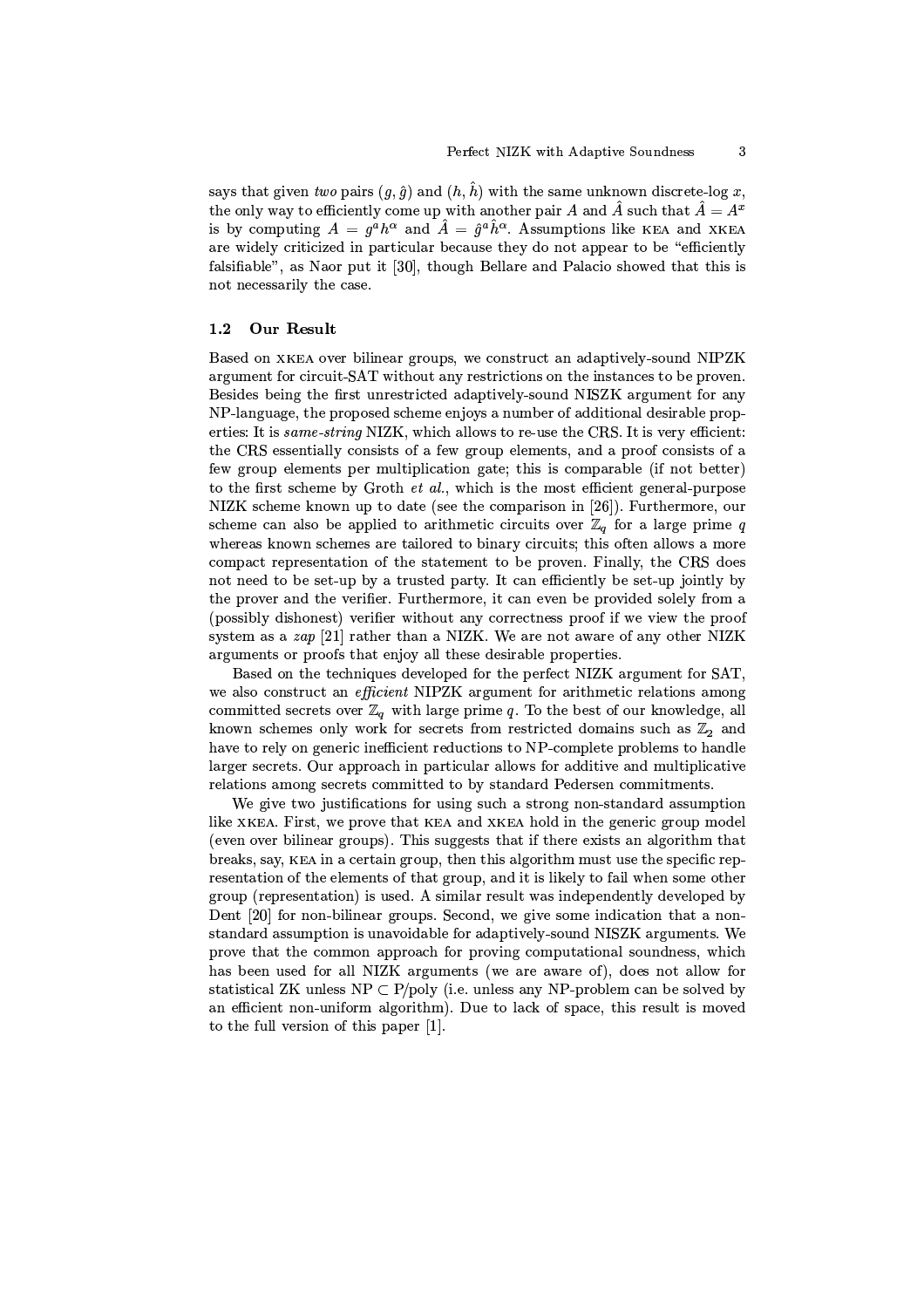#### Masayuki Abe and Serge Fehr  $\overline{4}$

Finally, we discuss how to avoid XKEA in our NIZK arguments by allowing a pre-processing phase. Our scheme allows very efficient pre-processing where the prover only needs to make commitments for random values and prove their knowledge using efficient off-the-shelf zero-knowledge schemes.

#### **Related Work** 1.3

In order to make it easier for the reader to position our results, we would like to give a brief discussion about recently proposed NIPZK arguments. In [26] Groth et al. presented two schemes for proving circuit satisfiability, where the first one comes in two flavors. Let us name the resulting three schemes by the non-adaptive, the adaptive and the UC GOS scheme. These are the first (and so far only) NISZK arguments proposed in the literature. The non-adaptive GOS scheme is admitted by the authors to be *not* adaptively sound. The adaptive GOS scheme is adaptively sound, but it only allows for circuits that are limited in size, and the underlying computational assumption is somewhat non-standard in that it requires that some problem can only be solved with "sub-negligible" probability, like  $2^{-\epsilon \kappa^{\epsilon} \log \kappa}$  negl( $\kappa$ ) where  $\kappa$  is the bit size of the problem instance. The more one relaxes the bound on the size of the circuits, the stronger the underlying assumption gets in terms of the assumed bound on the success probability of solving the problem; but in any case the size of the circuits are doomed to be sub-linear in the size of the CRS.

Concerning the UC GOS scheme, we first would like to point out that it is of theoretical interest, but it is very inefficient (though poly-time). Furthermore, it has some tricky weak soundness property in that if a dishonest prover should succeed in proving a false statement, then the statement cannot be distinguished from a true one. It is therefore claimed in [26] that the scheme "achieves a weaker, but sufficient, form of adaptive security." This is true but only if some care is taken with the kind of statements that the (dishonest) prover is allowed to prove; in particular, soundness is only guaranteed if the statement to be proven does not incorporate the CRS. Indeed, the same example that the authors use to reason that their first scheme is not adaptively sound can also be applied to the UC secure scheme: Consider a dishonest prover that comes up with an accepting proof for the statement "the CRS is invalid", or for a statement like "the CRS is invalid or S is true" where S is an arbitrary false statement. In real-life, where the CRS is guaranteed to be correct, this convinces the verifier of the truth of the false statement S. would expect such a dishonest prover to be ruled out. However, such a prover is not ruled out by the UC security: the simulator given in [26] does generate an *invalid* CRS so that the statement in fact becomes true; and thus the proof can obviously be simulated in the ideal-world (when given a corresponding witness, which the simulator has in case of the UC GOS scheme). We stress that this is not a flaw in the UC GOS scheme but it is the UC security definition that does not provide any security guarantees for statements that incorporate the CRS, essentially because in the ideal-life model there is no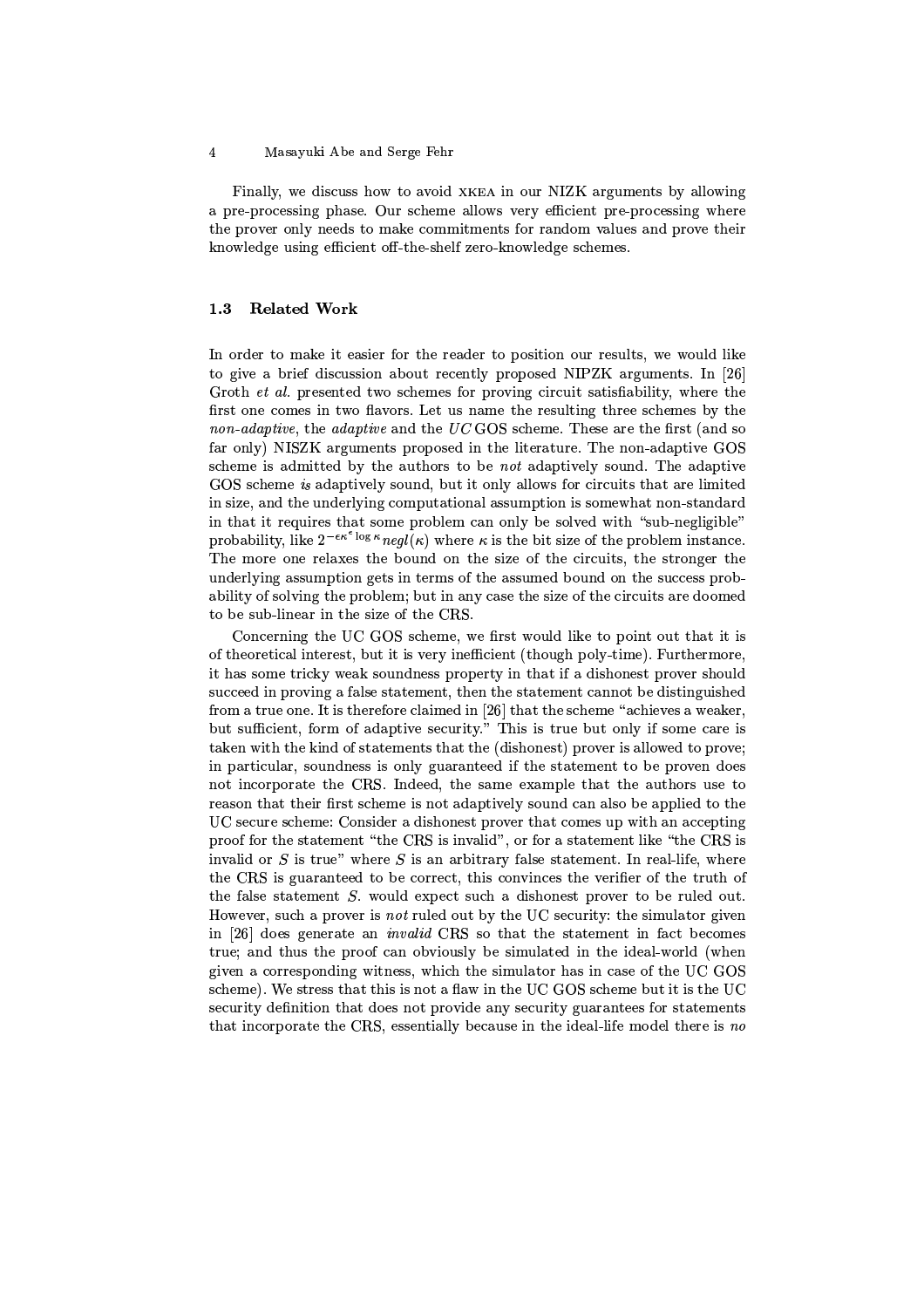(guaranteed-to-be-correct) CRS.<sup>3</sup> This issue is addressed in a recent extension of the UC framework [11].

In conclusion, UC NIZK security provides good enough security under the condition that the statements to be proven do not incorporate the CRS. This is automatically guaranteed in a UC setting, where the statements to be proven must make sense in the ideal-world model, but not necessarily in other settings.

## Preliminaries  $\overline{2}$

#### $2.1$ Notation

We consider uniform probabilistic algorithms (i.e. Turing machines) which take as input (the unary encoding of) a security parameter  $\kappa \in \mathbb{N}$  and possibly other inputs and run in deterministic poly-time in  $\kappa$ . We thus always implicitly require the size of the input to be bounded by some polynomial in  $\kappa$ . Adversarial behavior is modeled by non-uniform poly-time probabilistic algorithms, i.e., by algorithms which together with the security parameter  $\kappa$  also get some polysize auxiliary input  $aux_{\kappa}$ . In order to simplify notation, we usually leave the dependency on  $\kappa$  (and on  $aux_{\kappa}$ ) implicit. By  $y \leftarrow \mathcal{A}(x)$ , we mean that algorithm A is executed on input x (and the security parameter  $\kappa$  and, in the non-uniform case,  $aux_{\kappa}$ ) and the output is assigned to y. Similarly, for any finite set S, we use the notation  $y \leftarrow S$  to denote that y is sampled uniformly from S, and  $y \leftarrow x$ means that the value  $x$  is assigned to  $y$ .

For two algorithms A and B,  $A||B$  denotes the joint execution of A and B on the same input and the same random tape, and we write  $(x, y) \leftarrow (\mathcal{A}||\mathcal{B})(w)$  to express that in the joint execution on input w (and the same random tape)  $\mathcal{A}$ 's output is assigned to x and B's to y. Furthermore,  $P[y = A(x)]$  denotes the probability (taken over the uniformly distributed random tape) that A outputs y on input x, and we write  $P | x \leftarrow \mathcal{B} : \mathcal{A}(x) = y |$  for the (average) probability that A outputs y on input x when x is output by B:  $P[x \leftarrow B : A(x) = y] =$  $\sum_{x} P[y = A(x) | P[x = B].$  We also use natural self-explanatory extensions of this notation.

An *oracle* algorithm  $A$  is an algorithm in the above sense connected to an oracle in that it can write on its own tape an input for the oracle and tell the oracle to execute, and then, in a single step, the oracle processes its input in a prescribed way, and writes its output to the tape. We write  $A^{\mathcal{O}}$  when we consider A to be connected to the particular oracle  $\mathcal{O}$ .

A minor flaw regarding the UC GOS scheme though is that Groth et al. claim the scheme to be non-malleable, and their UC NIZK functionality indeed does guarantee non-malleability in that a proof cannot be transformed into a different proof for the same instance without knowing a witness. But it is easy to see that the UC GOS scheme is *not* non-malleable, because the NIZK proof  $\pi$  generated at step 6. in Figure 4 (by using the non-adaptive GOS scheme) is malleable: it uses the NIZK proof from Figure 1 (with h of order n though) which is malleable by raising  $\pi_1$  and  $\pi_3$  to some power  $s \in \mathbb{Z}_n^*$  and  $\pi_2$  to power  $s^{-1}$  (mod n).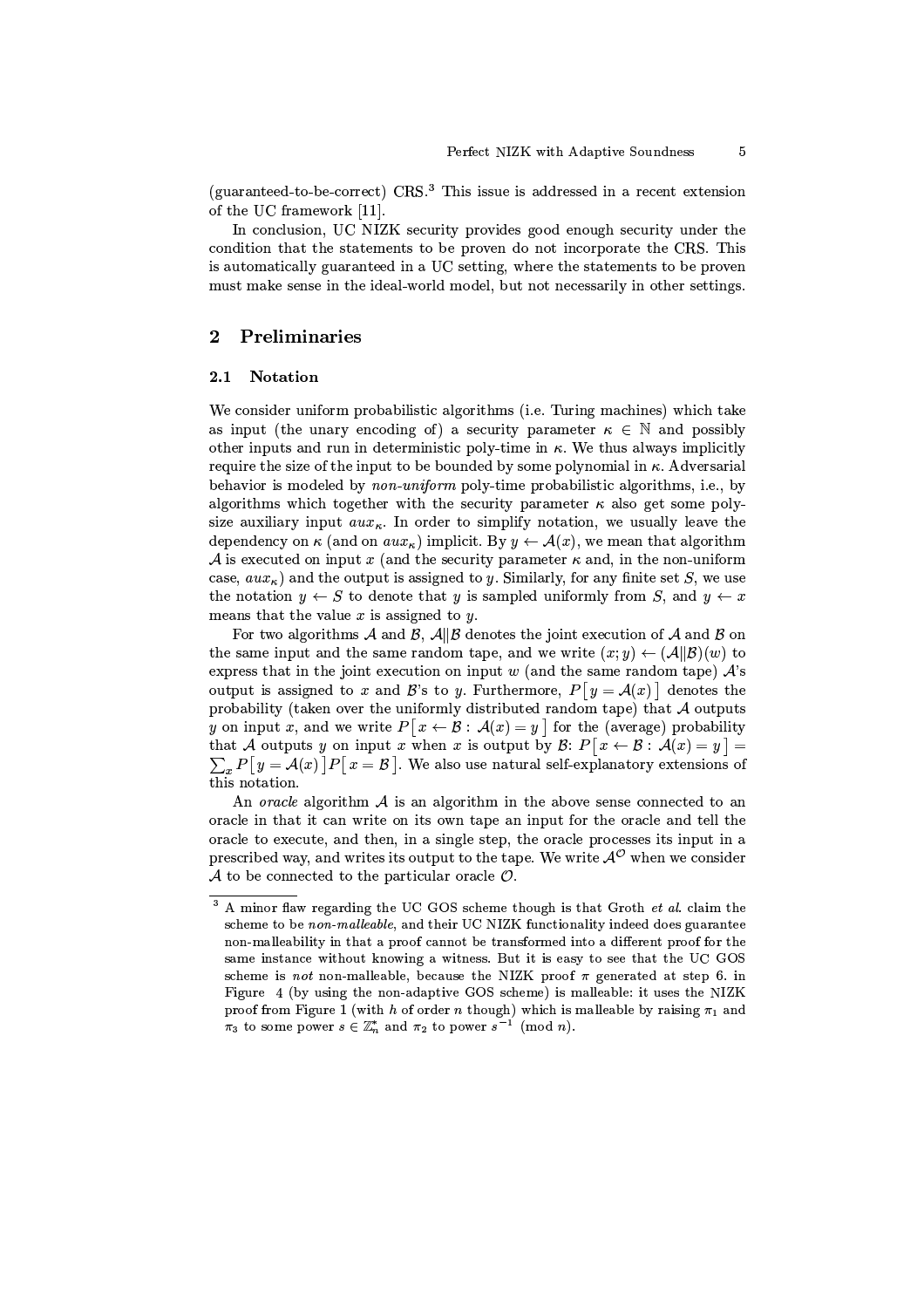#### Masayuki Abe and Serge Fehr  $6\phantom{.}6$

As is common practice, a value  $\nu(\kappa) \in \mathbb{R}$ , which depends on the security parameter  $\kappa$ , is called *negligible*, denoted by  $\nu(\kappa) \leq negl(\kappa)$  or  $\nu \leq negl$ , if  $\forall c > 0 \ \exists \kappa_{\circ} \in \mathbb{N} \ \forall \kappa \geq \kappa_{\circ} : \nu(\kappa) < 1/\kappa^{c}$ . Furthermore,  $\nu(\kappa) \in \mathbb{R}$  is called noticeable if  $\exists c > 0, \, \kappa_{\circ} \in \mathbb{N} \,\forall \kappa \geq \kappa_{\circ} : \nu(\kappa) \geq 1/\kappa^{c}$ .

### $2.2$ Definition

Let  $L \subset \{0,1\}^*$  be an NP-language.

**Definition 1.** Consider poly-time algorithms  $\mathcal{G}, \mathcal{P}$  and  $\mathcal{V}$  of the following form:  $G$  takes the security parameter  $\kappa$  (implicitly treated hereafter) and outputs a common reference string (CRS)  $\Sigma$  together with a trapdoor  $\tau$ . P takes as input a CRS  $\Sigma$  and an instance  $x \in L$  together with an NP-witness w and outputs a proof  $\pi$ . V takes as input a CRS  $\Sigma$ , an instance x and a proof  $\pi$  and outputs 1 or 0. The triple  $(\mathcal{G}, \mathcal{P}, \mathcal{V})$  is a statistical/perfect NIZK argument for L if the following properties hold.

Completeness: For any  $x \in L$  with corresponding NP-witness w

$$
P[(\Sigma,\tau)\leftarrow \mathcal{G}, \pi\leftarrow \mathcal{P}(\Sigma,x,w): \mathcal{V}(\Sigma,x,\pi)=0] \leq negl.
$$

Soundness: For any non-uniform poly-time adversary  $\mathcal{P}^*$ 

$$
P[(\varSigma,\tau) \leftarrow \mathcal{G}, (x^*,\pi^*) \leftarrow \mathcal{P}^*(\varSigma): x^* \not\in L \wedge \mathcal{V}(\varSigma,x^*,\pi^*) = 1 \, ] \leq negl \, .
$$

Statistical/Perfect Zero-Knowledge (ZK): There exists a poly-time simulator S such that for any instance  $x \in L$  with NP-witness w, and for  $(\Sigma, \tau) \leftarrow \mathcal{G}$ ,  $\pi \leftarrow \mathcal{P}(\Sigma, x, w)$  and  $\pi_{sim} \leftarrow \mathcal{S}(\Sigma, \tau, x)$ , the joint distributions of  $(\Sigma, \pi)$  and  $(\Sigma, \pi_{sim})$  are statistically/perfectly close.

Remark 2. The notion of soundness we use here guarantees security against an *adaptive* attacker, which may choose the instance  $x^*$  depending on the CRS. We sometimes emphasize this issue by using the term *adaptively-sound*. Note that this is a strictly stronger notion than when the adversary must choose  $x^*$ independent of the CRS.

Remark 3. In the notion of ZK we use here,  $P$  and  $S$  use the same CRS string. In [17], this is called *same-string* ZK. In the context of *statistical* ZK, this notion is equivalent (and not only sufficient) to unbounded ZK, which captures that the same CRS can be used an unbounded number of times. This is obviously much more desirable compared to the original notion of NIZK, where every proof requires a fresh CRS. In [17], it is shown that there cannot be a same-string NIZK proof with statistical soundness for a NP-complete language unless there exist no one-way functions. This makes it even more interesting to find out whether there exists a same-string NIZK argument with statistical security on at least one side, namely the ZK side.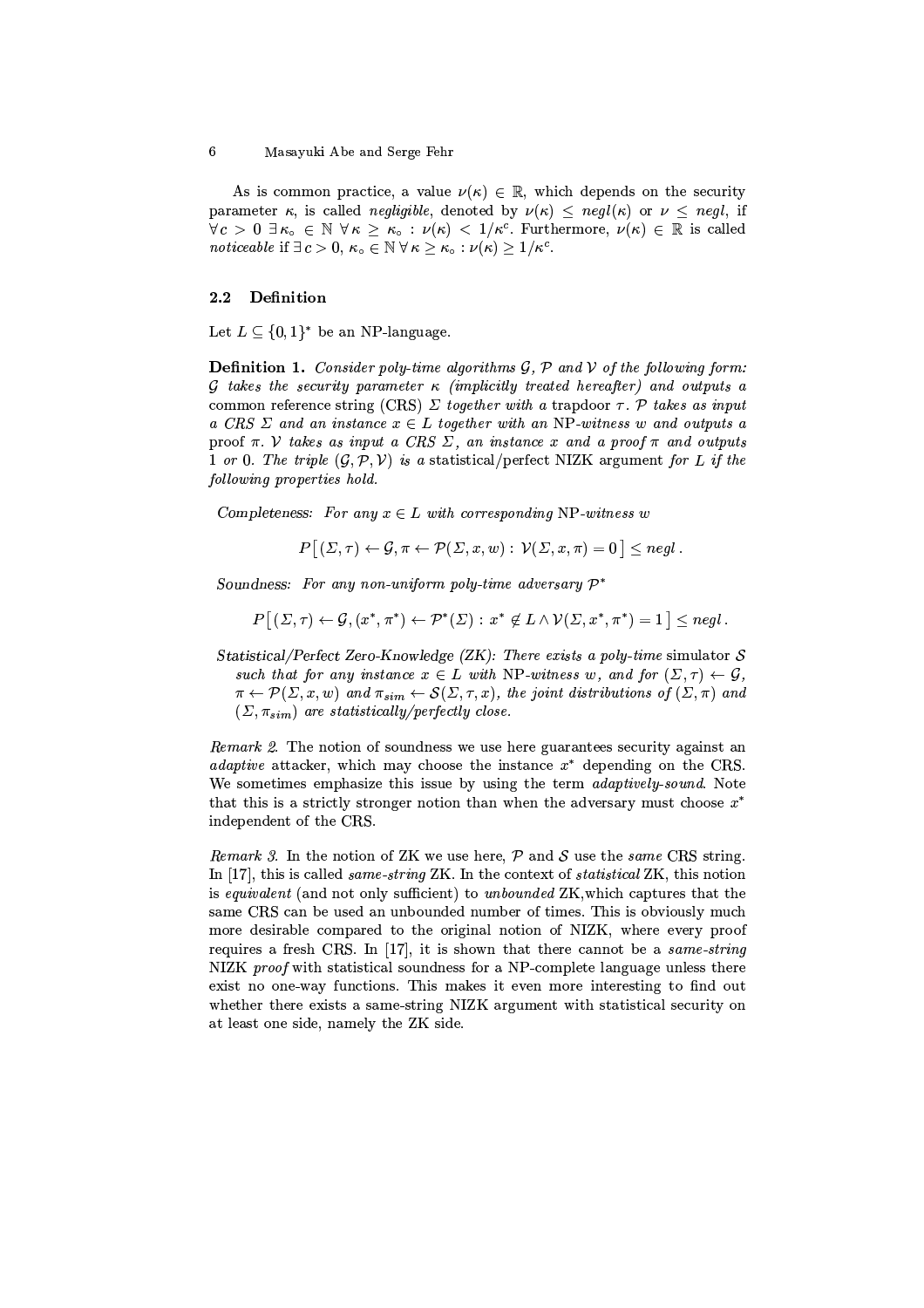#### **Bilinear Groups and the Hardness Assumptions**  $2.3$

We use the standard setting of bilinear groups. Let  $\mathcal{BGG}$  be a bilinear-group generator that (takes as input the security parameter  $\kappa$  and) outputs (G, H, q, g, e) where  $\mathbb G$  and  $\mathbb H$  is a pair of groups of prime order q, g is a generator of  $\mathbb G$ , and e is a non-degenerate bilinear map  $e : \mathbb{G} \times \mathbb{G} \to \mathbb{H}$ , meaning that  $e(g^a, g^b) = e(g, g)^{ab}$ for any  $a, b \in \mathbb{Z}_q$  and  $e(g, g) \neq 1_{\mathbb{H}}$ .

We assume the Discrete-Log Assumption, DLA, that for a random  $h \in \mathbb{G}$ it is hard to compute  $w \in \mathbb{Z}_q$  with  $h = g^w$ . In some cases, we also assume the Diffie-Hellman Inversion Assumption, DHIA, which states that, for a random  $h = g^w \in \mathbb{G}$ , it is hard to compute  $g^{1/w}$ . Formally, these assumptions for a bilinear-group generator  $\mathcal{B}\mathcal{G}\mathcal{G}$  are stated as follows. In order to simplify notation, we abbreviate the output  $(\mathbb{G}, \mathbb{H}, q, q, e)$  of BGG by pub (for "public parameters").

**Assumption 4** (DLA). For every non-uniform poly-time algorithm  $A$ 

$$
P[pub \leftarrow \mathcal{BGG}, h \leftarrow \mathbb{G}, w \leftarrow \mathcal{A}(pub, h): g^w = h] \leq negl.
$$

Assumption 5 (DHIA). For every non-uniform poly-time algorithm  $A$ 

$$
P\big[\, p u b \leftarrow \mathcal{B}\mathcal{G}\mathcal{G},\, h \leftarrow \mathbb{G},\, g^{1/w} \leftarrow \mathcal{A}(p u b,h):\, g^w=h\,\big]\leq negl\,.
$$

Furthermore, we assume XKEA, a variant of the Knowledge-of-Exponent Assumption KEA, (referred to as KEA3 respectively KEA1 in [5]). KEA informally states that given  $\hat{g} = g^x \in \mathbb{G}$  with unknown discrete-log x, the only way to efficiently come up with a pair  $A, \hat{A} \in \mathbb{G}$  such that  $\hat{A} = A^x$  for the same x is by choosing some  $a \in \mathbb{Z}_q$  and computing  $A = g^a$  and  $\hat{A} = \hat{g}^a$ . XKEA states that given  $\hat{g} = g^x \in \mathbb{G}$  as well as another pair h and  $\hat{h} = h^x$  with the same unknown discrete-log x, the only way to efficiently come up with a pair  $A, \hat{A}$  such that  $\hat{A} = A^x$  is by choosing  $a, \alpha \in \mathbb{Z}_q$  and computing  $A = g^a h^\alpha$  and  $\hat{A} = \hat{g}^a \hat{h}^\alpha$ . Formally, KEA and XKEA are phrased by assuming that for every algorithm which outputs A and  $\hat{A}$  as required, there exists an *extractor* which outputs a (and  $\alpha$ in case of XKEA) when given the same input and randomness.

**Assumption 6** (KEA). For every non-uniform poly-time algorithm  $A$  there exists a non-uniform poly-time algorithm  $X_A$ , the extractor, such that

$$
P[pub \leftarrow \mathcal{BGG}, x \leftarrow \mathbb{Z}_q, (A, \hat{A}; a) \leftarrow (\mathcal{A}||\mathcal{X}_{\mathcal{A}})(pub, g^x): \hat{A} = A^x \wedge A \neq g^a] \leq negl.
$$

Recall that  $(A, \hat{A}; a) \leftarrow (A||\mathcal{X}_A)(pub, g^x)$  means that A and  $\mathcal{X}_A$  are executed on the same input  $(pub, g^x)$  and the same random tape, and A outputs  $(A, \tilde{A})$ whereas  $\mathcal{X}_{\mathcal{A}}$  outputs a.

**Assumption 7** (XKEA). For every non-uniform poly-time algorithm  $A$  there exists a non-uniform poly-time algorithm  $X_A$ , the extractor, such that

$$
P\left[\frac{pub \leftarrow \mathcal{BGG}, \, x \leftarrow \mathbb{Z}_q, \, h \leftarrow \mathbb{G},}{(A, \hat{A}; a, \alpha) \leftarrow (\mathcal{A} \| \mathcal{X}_{\mathcal{A}})(pub, g^x, h, h^x)}: \, \hat{A} = A^x \wedge A \neq g^a h^\alpha\right] \leq negl\,.
$$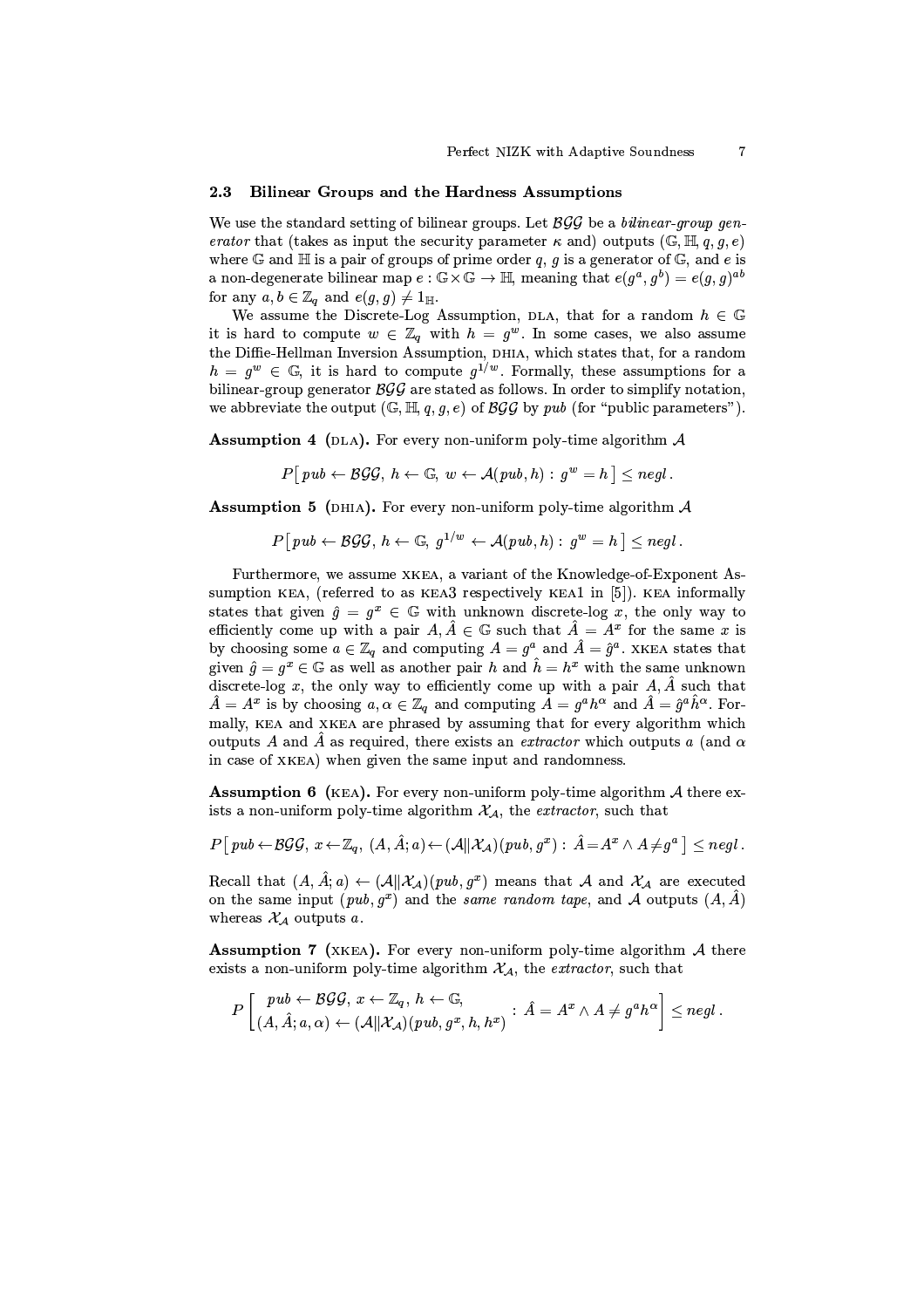It is well known that DLA holds provably with respect to generic algorithms (see e.g. [34]), which operate on the group elements only by applying the group operations (multiplication and inversion), but do not make use of the specific representation of the group elements. It is not so hard to see that this result extends to groups G that come with a bilinear pairing  $e: \mathbb{G} \times \mathbb{G} \to \mathbb{H}$ , i.e., to generic algorithms that are additionally allowed to apply the pairing and the group operations in H. We prove in Section 5 that also KEA and XKEA hold with respect to generic algorithms.

We would also like to point out that we only depend on XKEA for "prooftechnical" reasons: our perfect NIZK argument still appears to be secure even if XKEA should turn out to be false (for the particular generator  $\mathcal{B}\mathcal{G}\mathcal{G}$  used), but we cannot prove it anymore formally. This is in contrast to how KEA and XKEA are used in [27] respectively [5] for 3-round ZK, where there seems to be no simulator anymore as soon as KEA is false.

## A Perfect NIZK Argument for SAT 3

## **Handling Multiplication Gates**  $3.1$

Let  $(\mathbb{G}, \mathbb{H}, q, g, e)$  be generated by  $\mathcal{BGG}$ , as described in Section 2.3 above. Furthermore, let  $h = g^w$  for a random  $w \in \mathbb{Z}_q$  which is unknown to anybody. Consider a prover who announces an arithmetic circuit over  $\mathbb{Z}_q$  and who wants to prove in NIZK that there is a satisfying input for it. Following a standard design principle, where the prover commits to every input value using Pedersen's commitment scheme with "basis"  $g$  and  $h$  as well as to every intermediate value of the circuit when evaluating it on the considered input, the problem reduces to proving the consistency of the multiplication gates in NIZK (whereas the addition gates come for free due to the homomorphic property of Pedersen's commitment scheme).

Concretely, though slightly informally, given commitments  $A = g^a h^\alpha$ ,  $B =$  $g^b h^{\beta}$  and  $C = g^c h^{\gamma}$  for values a, b and  $c \in \mathbb{Z}_q$ , respectively, the prover needs to prove in NIZK that  $c = a \cdot b$ . Note that

$$
e(A, B) = e(g^a h^\alpha, g^b h^\beta) = e(g, g)^{ab} e(g, h)^{a\beta + \alpha b} e(h, h)^{\alpha \beta}
$$
 and  

$$
e(C, g) = e(g^c h^\gamma, g) = e(g, g)^c e(g, h)^\gamma
$$

and hence, if indeed  $c = a \cdot b$ , then

$$
e(A, B)/e(C, g) = e(g, h)^{a\beta + \alpha b - \gamma} e(h, h)^{\alpha \beta} = e(g^{a\beta + \alpha b - \gamma} h^{\alpha \beta}, h).
$$
 (1)

Say that, in order to prove that  $c = a \cdot b$ , the prover announces  $P = g^{a\beta + \alpha b - \gamma} h^{\alpha \beta}$ and the verifier accepts if and only if  $P$  is satisfying in that

$$
e(A, B)/e(C, g) = e(P, h) .
$$

Then, by the above observations it is immediate that an honest verifier accepts the correct proof of an honest prover. Also, it is quite obvious that a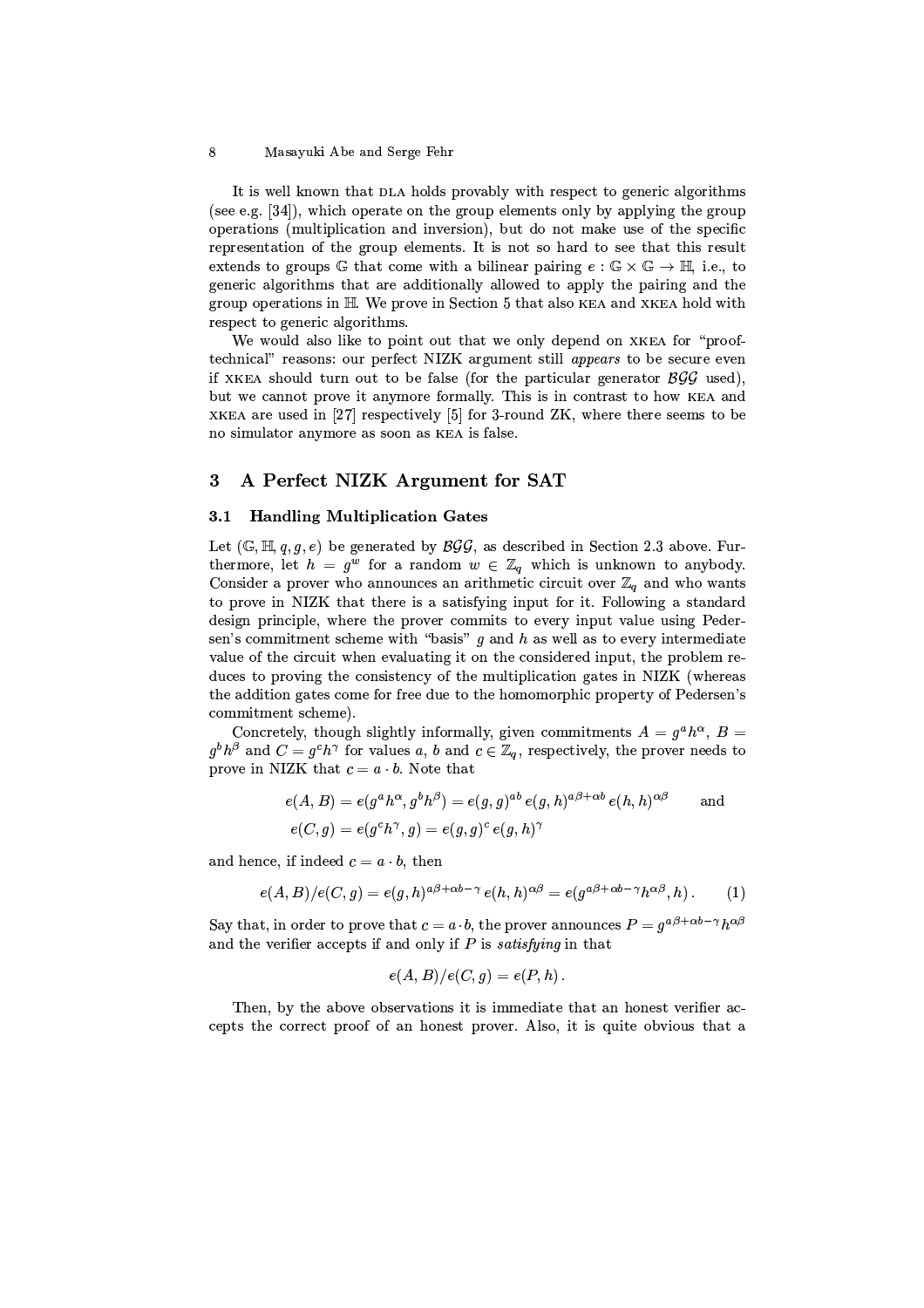simulator which knows w can "enforce"  $c = a \cdot b$  by "cheating" with the commitments, and thus perfectly simulate a satisfying  $P$  for the multiplication gate. Note that the simulator needs to know *some* opening of the commitments in order to simulate  $P$ ; this though is good enough for our purpose. For completeness, though, we address this issue again in Section 4 and show a version which allows a full-fledged simulation. Finally, it appears to be hard to come up with a satisfying  $P$  unless one can indeed open  $A$ ,  $B$  and  $C$  to  $a$ ,  $b$  and  $c$  such that  $c = a \cdot b$ . Concretely, the following holds.

**Lemma 8.** Given openings of  $A$ ,  $B$  and  $C$  to  $a$ ,  $b$  and  $c$ , respectively, with  $c \neq a \cdot b$ , and given an opening of a satisfying P, one can efficiently compute w.

*Proof.* Let  $P = q^{\rho}h^{\varpi}$  be the given opening of P. Then, inheriting the notation from above.

$$
e(A, B)/e(C, g) = e(g^a h^{\alpha}, g^b h^{\beta})/e(g^c h^{\gamma}, g) = e(g, g)^{ab-c} e(g, h)^{a\beta + \alpha b - \gamma} e(h, h)^{\alpha \beta}
$$

and

$$
e(A,B)/e(C,g)=e(P,h)=e(g^{\rho}h^{\varpi},h)=e(g,h)^{\rho}\,e(h,h)^{\varpi}
$$

are two different representations of the same element in H with respect to the "basis"  $e(g, g)$ ,  $e(g, h) = e(g, g)^w$ ,  $e(h, h) = e(g, g)^{w^2}$ . This allows to compute w by solving a quadratic equation in  $\mathbb{Z}_a$ .  $\Box$ 

The need for an opening of  $P$  can be circumvented by basing security on DHIA rather than DLA as stated in the following lemma.

**Lemma 9.** Given openings of  $A$ ,  $B$  and  $C$  to  $a$ ,  $b$  and  $c$ , respectively, with  $c \neq a \cdot b$ , and given a satisfying P, one can efficiently compute  $g^{1/w}$ .

*Proof.* For a satisfying  $P$  it holds that

$$
e(P,h) = e(A,B)/e(C,g) = e(g,g)^{ab-c}e(g,h)^{a\beta+b\alpha-\gamma}e(h,h)^{\alpha\beta}
$$

and thus, when  $c \neq a \cdot b$  as assumed, the following equalities follow one after the other.

$$
e(g,g) = e((P g^{-a\beta - b\alpha + \gamma} h^{-\alpha\beta})^{1/(ab-c)}, h)
$$

$$
e(g^{1/w}, g) = e((P g^{-a\beta - b\alpha + \gamma} h^{-\alpha\beta})^{1/(ab-c)}, g)
$$

$$
g^{1/w} = (P g^{-a\beta - b\alpha + \gamma} h^{-\alpha\beta})^{1/(ab-c)}
$$

Thus,  $q^{1/w}$  can be computed from the available information.

 $\Box$ 

It remains to argue that a (successful) prover can indeed open all the necessary commitments. This can be enforced as follows. Instead of committing to every value s by  $S = g^s h^{\sigma}$ , the prover has to commit to s by  $S = g^s h^{\sigma}$  and  $\hat{S} = \hat{g}^s \hat{h}^\sigma$ , where  $\hat{g} = g^x$  for a random  $x \in \mathbb{Z}_q$  and  $\hat{h} = h^x$  (with the same x). Note that the same randomness  $\sigma$  is used for computing S and  $\hat{S}$ , such that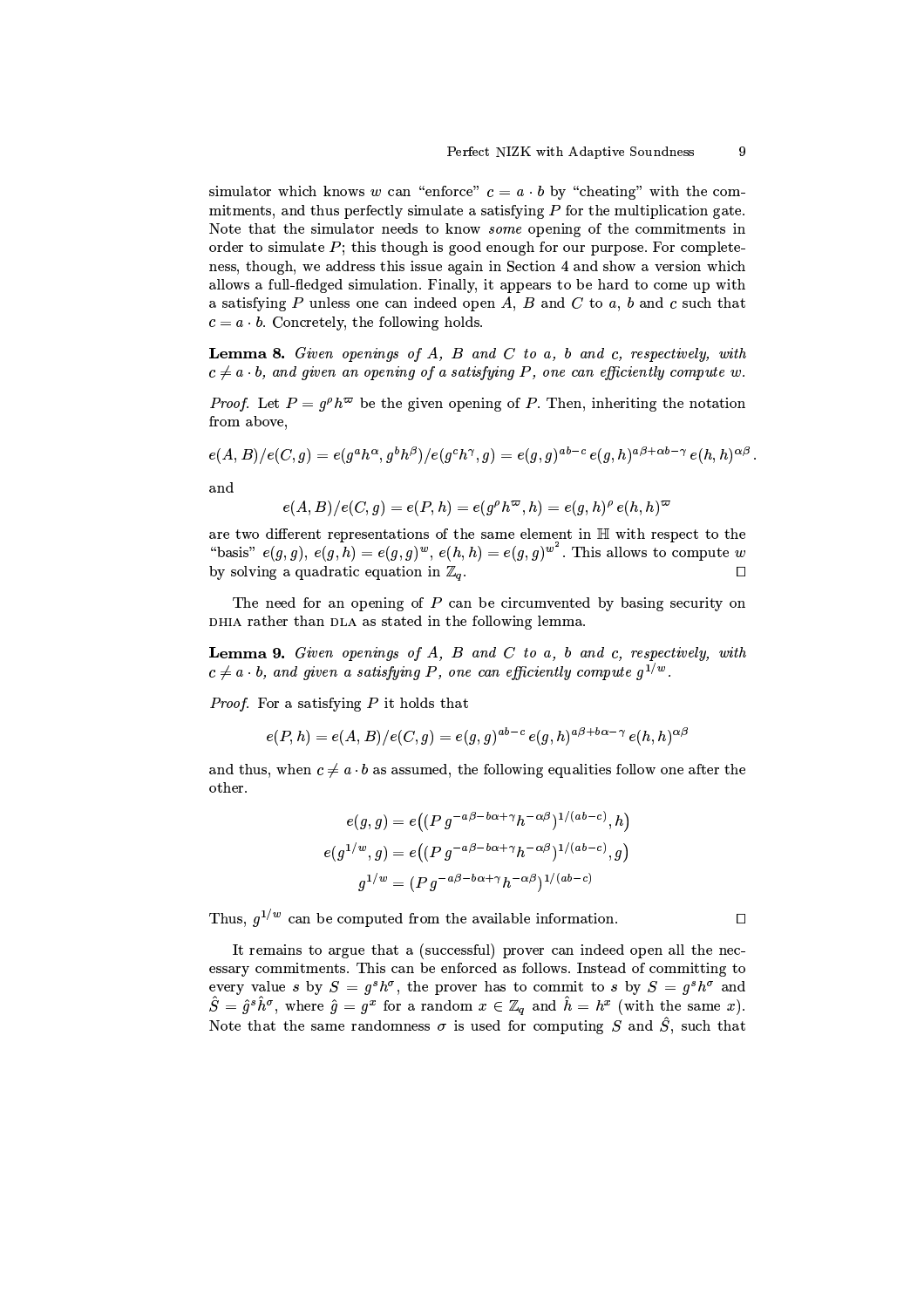$\hat{S} = S^x$ ; this can be verified using the bilinear map:  $e(\hat{S}, g) = e(S, \hat{g})$ . XKEA now guarantees that for every correct double commitment  $(S, \hat{S})$  produced by the prover, he knows (respectively there exists an algorithm that outputs) s and  $\sigma$ such that  $S = q^s h^{\sigma}$ .

Based on the above observations, we construct and prove secure an adaptivelysound perfect NIZK argument for circuit-SAT in the next section.

### The Perfect NIZK Scheme  $3.2$

The NIZK scheme for circuit-SAT is given in Figure 1. Note that we assume an arithmetic circuit C over  $\mathbb{Z}_q$  (rather than a binary circuit), but of course it is standard to "emulate" a binary circuit by an arithmetic one.

CRS Generator  $\mathcal{G}(1^{\kappa})$ : G-1.  $(\mathbb{G}, \mathbb{H}, q, g, e) \leftarrow \mathcal{BGG}(1^{\kappa}), w \leftarrow \mathbb{Z}_q, \hat{g} \leftarrow \mathbb{G}, h \leftarrow g^w, \hat{h} \leftarrow \hat{g}^w,$ G-2. output  $\Sigma \leftarrow (\mathbb{G}, \mathbb{H}, q, g, h, \hat{g}, \hat{h}, e)$  and  $\tau \leftarrow w$ . **Prover**  $\mathcal{P}(\Sigma, \mathsf{C}, x = (x_1, \ldots, x_n))$ : P-1. Compute commitments for every input  $x_i$  by  $X_i = g^{x_i}h^{\xi_i}$  and  $\hat{X}_i = \hat{g}^{x_i}\hat{h}^{\xi_i}$ . P-2. Inductively, for every multiplication gate in  $C$  for which the two input values  $a$ and  $b$  are committed upon (either directly or indirectly via the homomorphic property) by  $A = g^a h^{\alpha}$  and  $\hat{A} = \hat{g}^a \hat{h}^{\alpha}$  respectively  $B = g^b h^{\beta}$  and  $\hat{B} = g^b h^{\beta}$  $\hat{g}^b \hat{h}^\beta$ , do the following. Compute a (double) commitment  $C = g^c h^\gamma$  and  $\hat{C} = \hat{g}^c \hat{h}^{\gamma}$  for the corresponding output value  $c = a \cdot b$ , and compute the (double) commitment  $P = g^{a\beta + \alpha b - \gamma} h^{\alpha\beta}$  and  $\hat{P} = \hat{g}^{a\beta + \alpha b - \gamma} \hat{h}^{\alpha\beta}$ . P-3. As proof  $\pi$  output all the commitments as well as the randomness  $\eta$  for the commitment  $Y = g^{c(x)}h^{\eta}$  for the output value  $C(x) = 1$ . Verifier  $V(\Sigma, \mathsf{C}, \pi)$ : Output 1 (i.e. "accept") if all of the following holds, otherwise output 0. V-1. Every double commitment  $(S; \hat{S})$  satisfies  $e(\hat{S}, g) = e(S, \hat{g})$ . V-2. Every multiplication gate in C, with associated (double) commitments  $(A, \hat{A})$ ,  $(B, \hat{B}), (C, \hat{C})$  and  $(P, \hat{P})$  for the two input values, the output value and the "multiplication proof", satisfies  $e(A, B)/e(C, g) = e(P, h)$ . V-3. The commitment Y for the output value satisfies  $Y = g^1 h^{\eta}$ 

Fig. 1. Perfect NIZK argument for circuit-SAT

**Theorem 10.**  $(\mathcal{G}, \mathcal{P}, \mathcal{V})$  from Fig. 1 is an adaptively-sound perfect NIZK argument for circuit-SAT, assuming XKEA and DLA.

Proof. Completeness is straightforward using observation (1). Also, perfect ZK is easy to see. Indeed, the simulator S can run  $P$  with a default input for x, say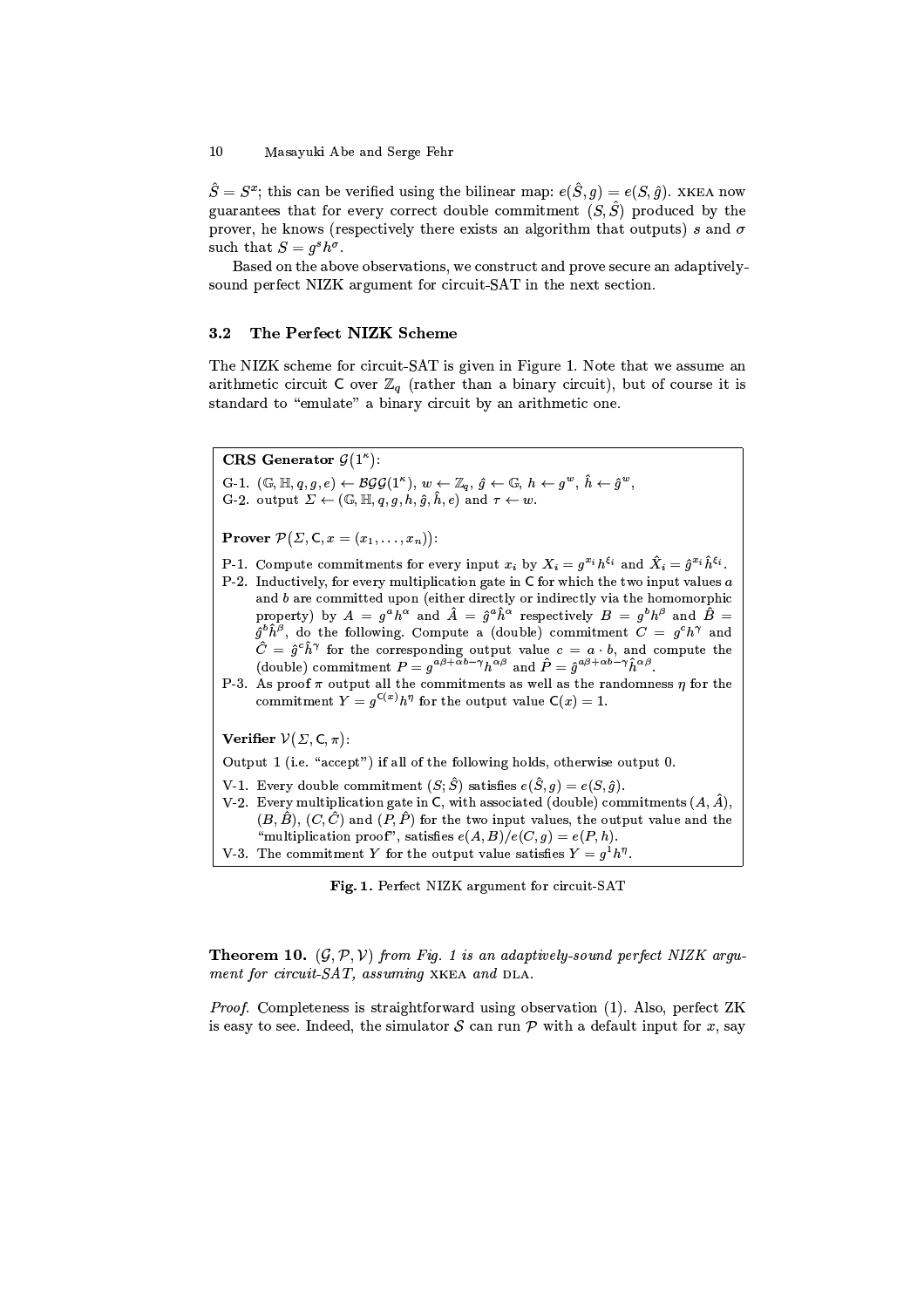$11$ 

 $o = (0, \ldots, 0)$ , and then simply open the commitment Y for the output value  $y = C(o)$  (which is likely to be different from 1) to 1 using the trapdoor w. Since Pedersen's commitment scheme is perfectly hiding, and since  $P$  and  $\hat{P}$ computed in step P-2. for every multiplication gate are uniquely determined by A, B, and C, it is clear that this simulation is perfectly indistinguishable from a real execution of  $P$ .

It remains to argue soundness. Assume there exists a dishonest poly-time prover  $\mathcal{P}^*$ , which on input the CRS  $\Sigma$  outputs a circuit  $\mathsf{C}^*$  together with a proof  $\pi^*$  such that with non-negligible probability,  $C^*$  is not satisfiable but  $\mathcal{V}(\Sigma, \mathsf{C}^*, \pi^*)$  outputs 1. By XKEA, there exists a poly-time extractor  $\mathcal{X}_{\mathcal{P}^*}$  such that when run on the same CRS and the same random tape as  $\mathcal{P}^*$ , the extractor  $\mathcal{X}_{\mathcal{P}^*}$  outputs the opening information for all (double) commitments in the proof with non-negligible probability.<sup>4</sup> Concretely, for every multiplication gate and the corresponding commitments A, B, C and P, the extractor  $\mathcal{X}_{\mathcal{P}^*}$  outputs  $a, \alpha, b, \beta, c, \gamma, \rho, \varpi$  such that  $A = g^a h^{\alpha}, B = g^b h^{\beta}, C = g^c h^{\gamma}$  and  $P = g^{\rho} h^{\varpi}$ . If  $\mathcal{P}^*$  succeeds in forging a proof for an unsatisfiable circuit, then there obviously must be an inconsistent multiplication gate with inputs  $a$  and  $b$  and output  $c \neq a \cdot b$ . (Note that since addition gates are processed using the homomorphic property, there cannot be an inconsistency in an addition gate.) But this contradicts DLA by Lemma 8.  $\Box$ 

Remark 11. The NIZK argument from Fig. 1 actually provides adaptive ZK, which is a stronger flavor of ZK than guaranteed by Definition 1. It guarantees that S cannot only perfectly simulate a proof  $\pi$  for any circuit C, but when later given a satisfying input  $x$  for  $C$ , it can also provide the randomness that explains how  $\pi$  could have been generated by running  $P$  on witness x.

Remark 12. It is reasonable to assume that one can efficiently verify that, for given  $(\mathbb{G}, \mathbb{H}, q, g, e)$ ,  $\mathbb{G}$  and  $\mathbb{H}$  are groups of order q, g generates  $\mathbb{G}$ , and e is a non-degenerate bilinear map. Then, the CRS  $\Sigma = (\mathbb{G}, \mathbb{H}, q, q, h, \hat{q}, \hat{h}, e)$  may be generated by the (possibly dishonest) verifier, together with an (interactive) ZK proof of the knowledge of w with  $q^w = h$ , which can be done very efficiently by using the 4-round ZK proof from [13] for instance. The prover additionally needs to check if  $e(\hat{g}, h) = e(g, \hat{h})$ . Hence, the set-up of the CRS requires no honest party nor any expensive 2-party (or multi-party) computation. If the proof of knowledge of  $w$  is omitted, so that the verifier only publishes the CRS  $\Sigma$ , then the argument is still witness indistinguishable. Thus, our scheme can also be appreciated as a (computationally sound)  $\alpha$ <sup>[21]</sup>.

*Remark 13.* By omitting  $\hat{P}$  (and the corresponding verifications), one can obtain a slightly more efficient protocol based on the possibly stronger assumption DHIA

 $^4\,$  As a matter of fact, xKEA guarantees that for every double commitment there exists an extractor that outputs the opening for that particular commitment with nonnegligible probability; but of course running all these extractors together allows to extract for all commitments simultaneously with non-negligible probability (since the size of C must be polynomially bounded).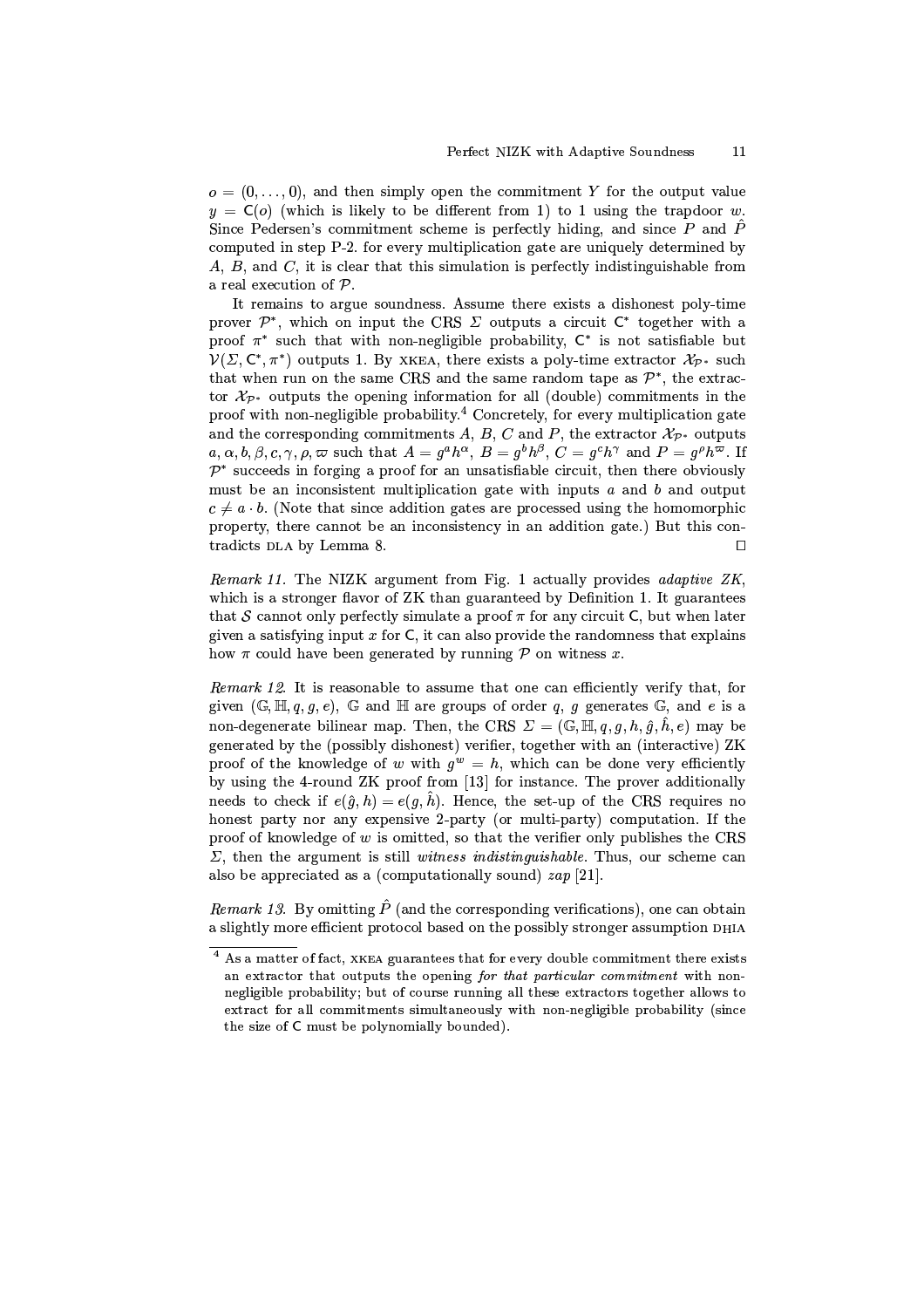instead of DLA. The security can be proven in exactly the same way based on Lemma 9 instead of Lemma 8. Furthermore, if one is willing to trade XKEA by a new assumption (though of similar flavor, but which can also be proven in the generic model) that the only way to come up with  $A, B, C$  and  $P$  such that  $e(A, B)/e(C, q) = e(P, h)$  is by choosing A, B and C as commitments of a, b and  $c = a \cdot b$ , respectively, then one can get a NIZK scheme where (not counting the unavoidable commitments  $A$ ,  $B$  and  $C$ ) the proof for each multiplication gate consists of only 1 group element,  $P$ . Note that this requires less communication than using standard interactive ZK techniques in combination with the Fiat-Shamir heuristic [23].

## $\overline{\mathbf{4}}$ **Efficient Proof for Relations Among Commitments**

We again consider the problem of proving that a Pedersen commitment  $C = g^c h^{\gamma}$ "contains" the product  $c = a \cdot b$  of a and b committed to by  $A = g^a h^{\alpha}$  respectively  $B = g^b h^{\beta}$ . Recall that the multiplication proof discussed in Section 3.1, consisting of P such that  $e(A, B)/e(C, g) = e(P, h)$  (and maybe the corresponding  $\hat{P}$ ), can only be simulated if the simulator knows some openings of A, B and  $C$ . This was good enough for the application to NIZK for SAT, as in this case all commitments may be prepared by the simulator. However, for other applications, it might be desirable to have a similarly efficient non-interactive multiplication proof which allows a fully-fledged simulation, i.e., which can be simulated for any *given*  $A$ ,  $B$  and  $C$ . We show in this section a modification of the multiplication proof of Section 3.1 which has this property.

The setting is the same as in the previous section; We assume that a CRS  $\Sigma = (\mathbb{G}, \mathbb{H}, q, q, h, \hat{q}, \hat{h}, e)$  has been properly set up and is publicly available. Per default, the prover is required to provide  $\hat{A}$ ,  $\hat{B}$  and  $\hat{C}$  for the commitments A, B and C in question, and the verifier should check if  $e(\hat{g}, A) = e(g, \hat{A})$  etc., so that the opening of  $A$ ,  $B$  and  $C$  can be extracted via XKEA. Note that such  $\hat{A}$ ,  $\hat{B}$  and  $\hat{C}$  can be computed from A, B and C and  $x = \log_a \hat{g} \in \mathbb{Z}_q$ . Thus, the ZK simulator who knows x can simulate  $\hat{A}$ ,  $\hat{B}$  and  $\hat{C}$  without knowing the openings of the original commitments. For ease of description, these "hatted" commitments and corresponding verifications are treated implicitly hereafter. We begin with a simple relation for proving that a commitment  $A$  can be opened to zero.

**Open to Zero**  $(a = 0)$ : For  $A = g^0 h^\alpha$ , the prover publishes  $P = g^\alpha$ . The verifier accepts if  $e(g, A) = e(h, P)$ .

It is obvious that an honest verifier accepts the correct proof of an honest prover. ZK is straightforward: the simulator who knows w can compute  $P = A^{1/w}$ (without knowing the opening of A). Finally, given an opening  $(a, \alpha)$  of A and a satisfying P, i.e., such that  $e(g, A) = e(h, P)$ , if  $a \neq 0$  then one can efficiently compute  $g^{1/w}$ . This follows from the following equalities:

$$
e(g,g^ah^\alpha)=e(h,P)
$$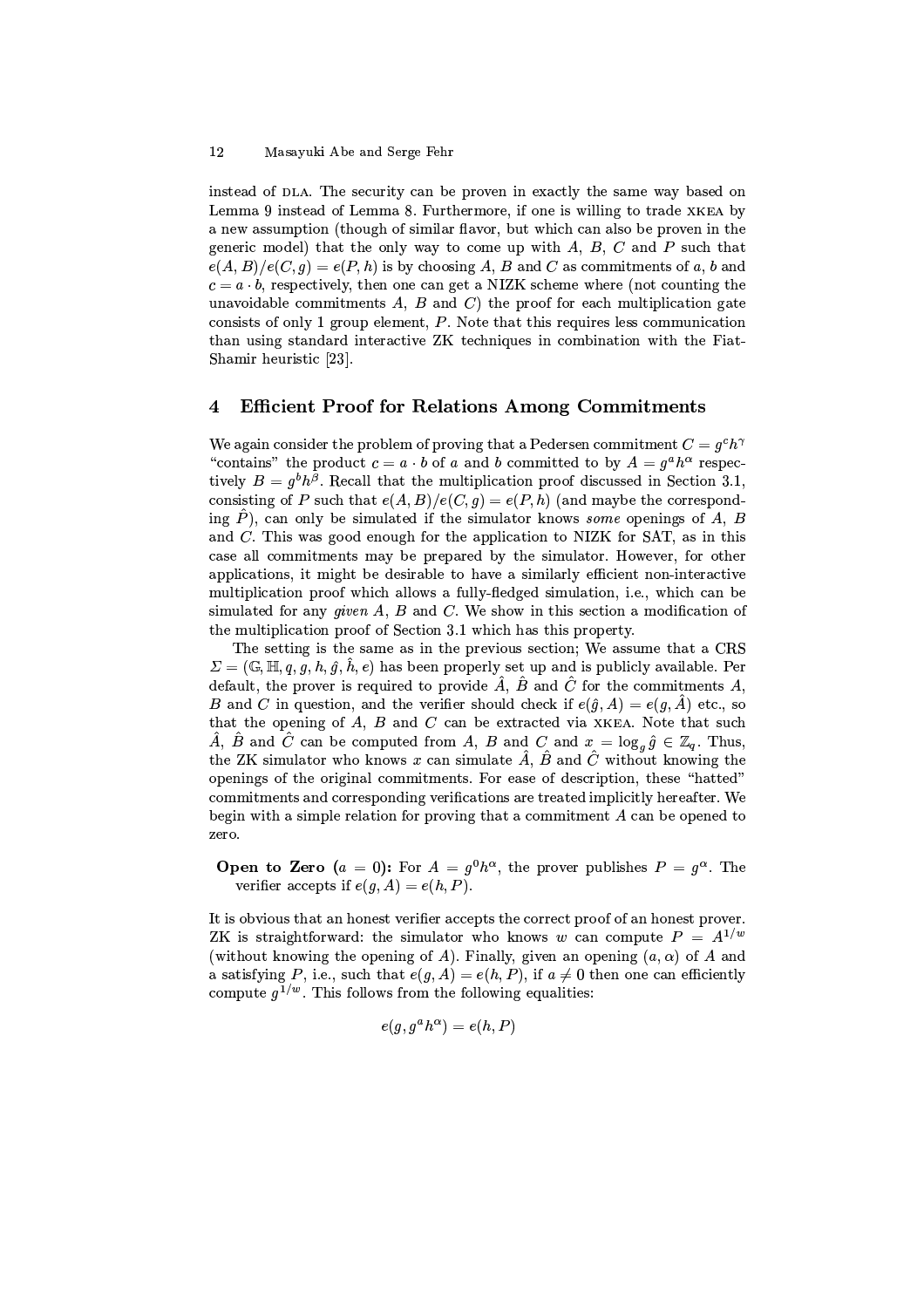$$
e(g,g^a)=e(g,Pg^{-\alpha})^w \newline e(g,g^{1/w})=e(g,(Pg^{-\alpha})^{1/a})
$$

and thus  $a^{1/w} = (Pa^{-\alpha})^{1/a}$ .

The above protocol for opening to zero can be easily applied to show equality  $(a = b)$  and addition  $(a + b = c)$  by replacing A in the above protocol with  $A/B$ and  $AB/C$ , respectively.

We next show a proof system for multiplicative relation  $a \cdot b = c$ . Recall that the goal is to have a multiplication proof which allows a simulation for any  $A$ ,  $B$  and  $C$  given to the simulator.

**Multiplication** (ab = c): The prover publishes  $P = (R, S, T)$  such that  $R =$  $h^r$ ,  $S = g^r$  for random r and  $T = g^{a\beta + \alpha b - \gamma - ar} h^{\alpha\beta - \alpha r}$ . The verifier accepts if  $e(g, R) = e(h, S)$  and  $e(A, B)/e(g, C) = e(A, R)e(h, T)$ .

Completeness is verified by seeing that the first verification equation follows from  $e(g, R) = e(g, h^r) = e(g^r, h) = e(h, S)$ , and the second from  $e(A, B)/e(g, C)$  $e(q, q)^{ab-c} e(q, h)^{a\beta + \alpha b - \gamma} e(h, h)^{\alpha \beta}$  in combination with

$$
e(A, R) e(h, T) = e(g^{a}h^{\alpha}, h^{r}) e(h, g^{a\beta + \alpha b - \gamma - ar}h^{\alpha\beta - \alpha r})
$$
  
=  $e(g^{a}, h^{r}) e(h^{\alpha}, h^{r}) e(h, g^{a\beta + \alpha b - \gamma - ar}) e(h, h^{\alpha\beta - \alpha r})$   
=  $e(g, h)^{a\beta + \alpha b - \gamma} e(h, h)^{\alpha\beta}$ ,

which gives the desired equality if indeed  $ab - c = 0$ .

Fully-fledged ZK and soundness are captured by following Lemma 14 and 15, respectively.

**Lemma 14.** Given  $A$ ,  $B$  and  $C$ , one can efficiently simulate random  $R$ ,  $S$  and T such that  $e(g, R) = e(h, S)$  and  $e(A, B)/e(g, C) = e(A, R)e(h, T)$ .

*Proof.* Given the trapdoor w, the simulator picks random u and sets  $R = Bh^u$ ,  $S = R^{1/w}$ , and  $T = A^{-u}C^{-1/w}$ . As in the real proof,  $(S, R, T)$  is uniformly distributed subject to the verification equations:

$$
e(h, S) = e(h, R^{1/w}) = e(g, R)
$$

and

$$
e(A, R) e(h, T) = e(A, Bh^{u}) e(h, A^{-u}C^{-1/w})
$$
  
=  $e(A, B) e(A^{u}, h) e(h, A^{-u}) e(g, C^{-1})$   
=  $e(A, B)/e(g, C)$ .

Thus, the simulation is perfect.

**Lemma 15.** Given openings of  $A$ ,  $B$  and  $C$  to  $a$ ,  $b$  and  $c$ , respectively, with  $c \neq a \cdot b$ , and given a satisfying  $P = (R, S, T)$ , one can efficiently compute  $g^{1/w}$ .

13

 $\Box$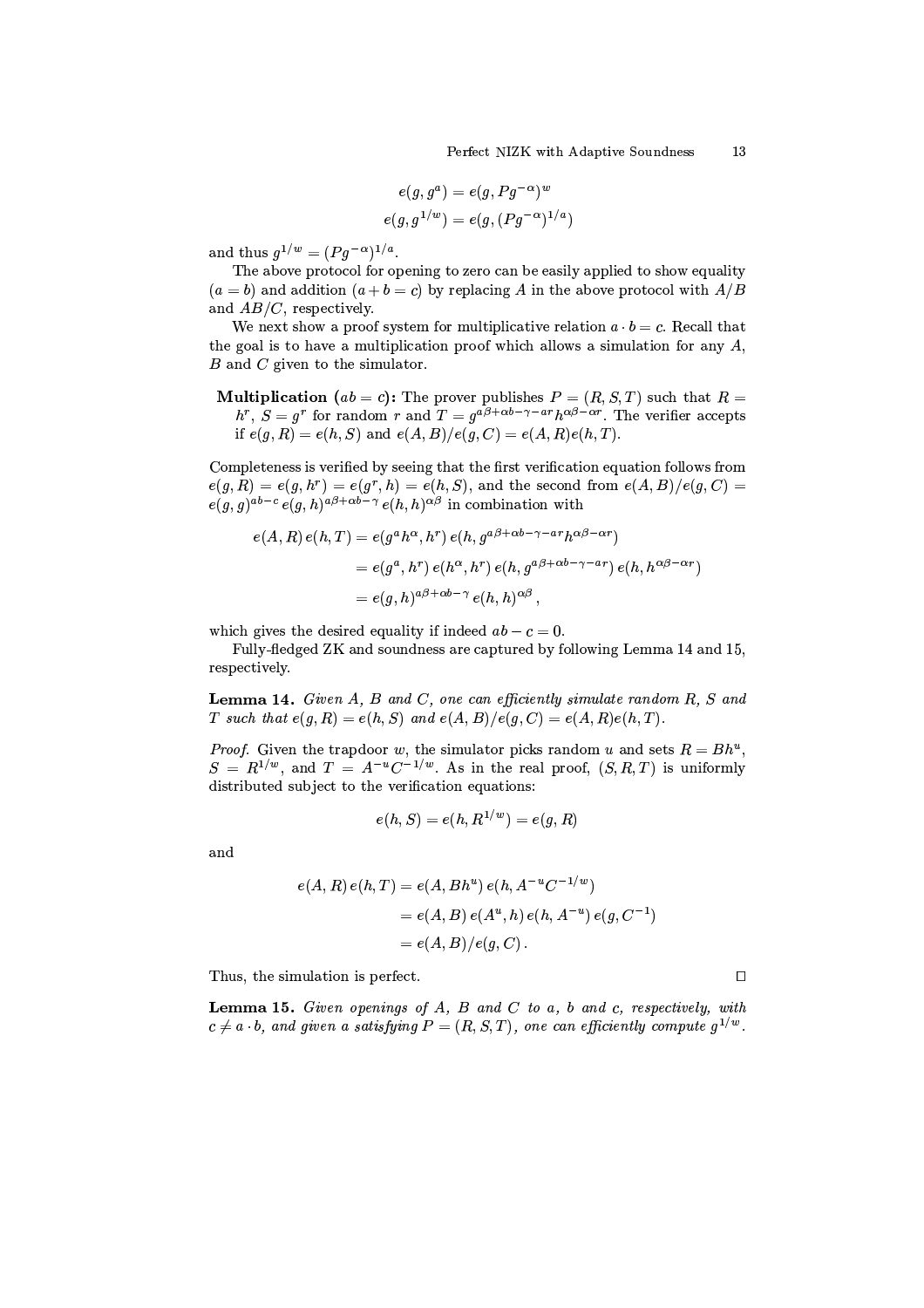*Proof.* We first observe that  $R$  and  $S$  constitute a proof of zero-opening. Hence we can say that  $R = h^r$  for some r. Furthermore, we can extract such r by applying XKEA to R and S since they are in correct relation verified by  $e(g, R)$  =  $e(h, S)$ . Now, for a,  $\alpha$ , b,  $\beta$ , c,  $\gamma$  and r, we see the following holds from the second verification equation:

$$
e(A, B)/e(g, C) = e(A, R) e(h, T)
$$
  
\n
$$
e(g^{a}h^{\alpha}, g^{b}h^{\beta}) e(g, g^{-c}h^{-\gamma}) = e(g^{a}h^{\alpha}, R) e(h, T)
$$
  
\n
$$
e(g, g^{ab-c}) = e(h, g^{-a\beta-\alpha b+ra+\gamma}h^{-\alpha\beta}R^{\alpha}T)
$$
  
\n
$$
e(g, g^{1/w}) = e(g, g^{-a\beta-\alpha b+ra+\gamma}h^{-\alpha\beta}R^{\alpha}T)^{1/(ab-c)}
$$

Therefore, if  $ab \neq c$ , one can compute  $g^{1/w} = (g^{-a\beta - \alpha b + r a + \gamma} h^{-\alpha \beta} R^{\alpha} T)^{1/(ab-c)}$ , which contradicts to DHIA.  $\Box$ 

Now, we need to discuss what kind of NIZK arguments these protocols formally are. The crucial issue stems from the fact that Pedersen's commitment scheme is unconditionally hiding and thus the language of all triples  $(A, B, C)$ which allow an opening with  $a \cdot b = c$  is trivial. Therefore, proving a statement among these commitments only makes sense in terms of *proof of knowledge*. By Lemma 15, the "knowledge soundness" can be proven by using the extractor of XKEA as knowledge extractor. Accordingly, the quality of the extractor of XKEA immediately affects to the quality of the knowledge extractor. Since XKEA only provides a non-black-box extractor, the best the protocol can achieve is a proof of knowledge characterized by a non-black-box knowledge extractor.

Let R be a binary poly-time relation, which we allow to depend on  $(\kappa$  and)  $\Sigma$  in order to capture schemes that prove something about commitments with "basis" g and h, which are part of the CRS. Let  $L_{\mathcal{R}} = \{x \mid \exists w : (x, w) \in \mathcal{R}\}\$  be the language characterized by  $\mathcal{R}$ .

**Definition 16.** A NIZK proof of knowledge for  $\mathcal{R}$  is a NIZK proof (or argument) for  $L_{\mathcal{R}}$  such that additionally for every non-uniform poly-time prover  $\mathcal{P}^*$ there exists a non-uniform poly-time extractor  $\mathcal{E}_{\mathcal{P}^*}$  such that

$$
P\left[\frac{(\varSigma,\tau)\!\leftarrow\! \mathcal{G},}{(x^*,\pi^*;w^*)\!\leftarrow\! (\mathcal{P}^* \| \mathcal{E}_{\mathcal{P}^*})(\varSigma)}:\, (x^*,w^*)\!\not\in\! \mathcal{R} \wedge \mathcal{V}(\varSigma,x^*,\pi^*)\!=\!1\right]\leq negl\,.
$$

Such NIZK proof of knowledge with non-black-box extractor might be weaker than the one with universal black-box extractor originally defined in [19]. This issue is analogue to black-box vs non-black-box ZK where both definitions are widely accepted. Although a stronger definition is in general favorable, a weaker definition has potential to capture nicer schemes with weaker assumptions or even schemes that are impossible otherwise, but still guarantees sufficient security.

The following now follows immediately from the above lemmas.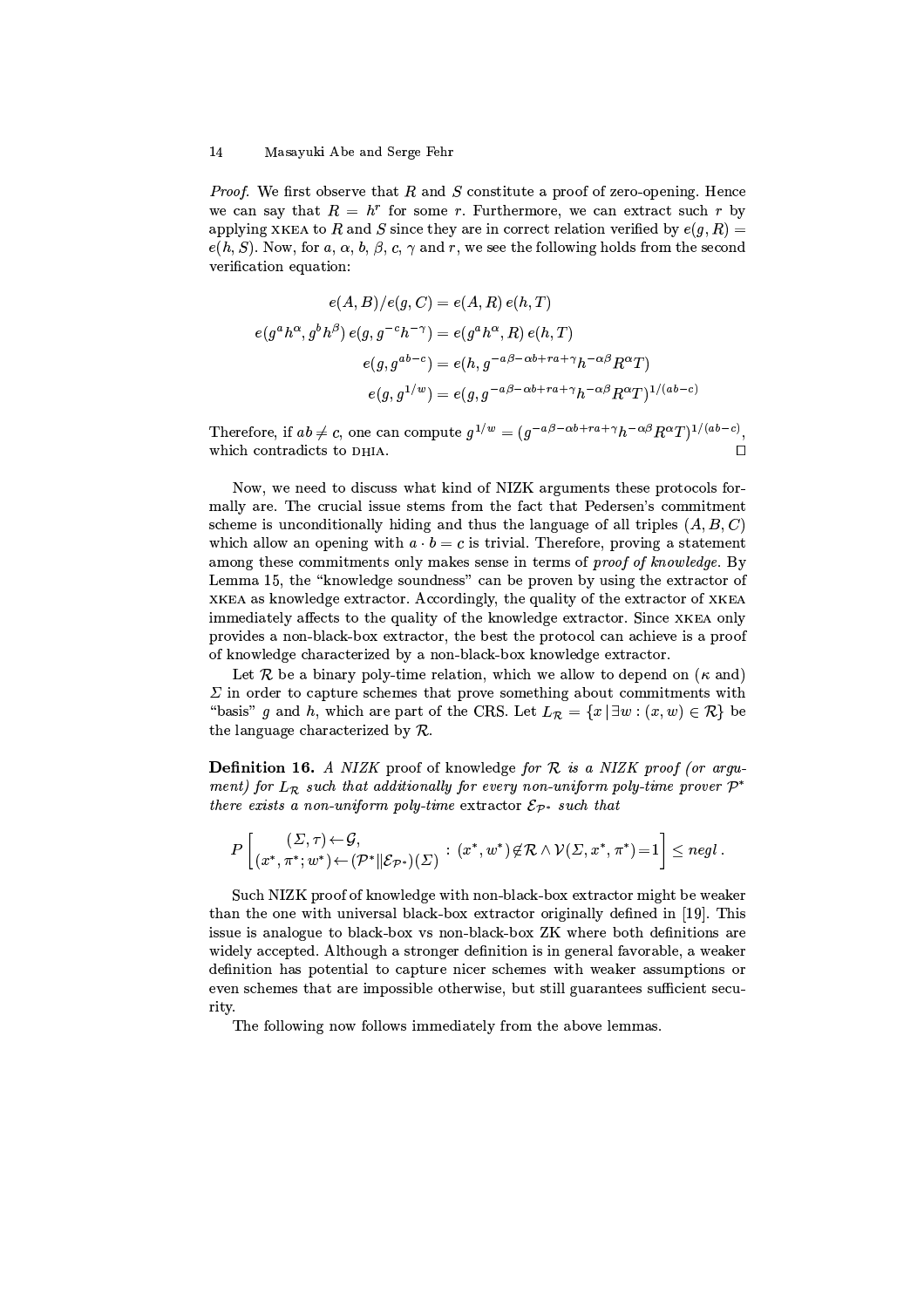Theorem 17. The above scheme gives a perfect NIZK proof of knowledge for  $\mathcal{R}_{\text{mult}} = \left\{ \left( (A, B, C), (a, \alpha, b, \beta, \gamma) \right) \in \mathbb{G}^3 \times \mathbb{Z}_a^5 \mid A = g^a h^\alpha, B = g^b h^\beta, C = g^{ab} h^\gamma \right\}$ under XKEA and DHIA.

Finally, we note that all the statements in this section can be strengthened to be based on DLA rather than DHIA by additionally providing  $\hat{P} = (\hat{R}, \hat{S}, \hat{T})$ , similarly as for the proof of SAT in Section 3.

## $\overline{5}$ The Security of (X)KEA against Generic Attacks

The notion of a generic algorithm is due to Nechaev [31] and Shoup [34], where it was shown that the discrete-log problem is hard for generic algorithms. Informally, a *generic algorithm* for trying to solve some DL-related problem in a group G is one that does not exploit and thus does not depend on the actual encoding of the group elements, but only relies on the group structure (and that the encoding is injective). In our context, where  $G$  allows a bilinear map  $e: \mathbb{G} \times \mathbb{G} \to \mathbb{H}$ , we also allow the algorithm to make use of the bilinear map and the group structure in H.

Formally, a generic algorithm for a bilinear group is an oracle algorithm  $A$ which takes as input a prime q, encodings of elements of  $\mathbb{Z}_q$  with respect to a random injective encoding function  $\sigma : \mathbb{Z}_q \to S$ , and possibly encodings of elements of  $\mathbb{Z}_q$  with respect to another random encoding function  $\tau : \mathbb{Z}_q \to T$  (with finite  $S, T \subset \{0,1\}^*$ ). Furthermore, A is allowed to make oracle queries in order to compute on encoded group elements: upon a query (add\_in\_G,  $sign, \sigma(y), \sigma(z)$ ) the oracle O replies by  $\sigma(y+(-1)^{sign}z)$  and upon (add\_in\_H, sign,  $\tau(y)$ ,  $\tau(z)$ ) by  $\tau(y+(-1)^{sign}z)$ , and upon (pair,  $\sigma(y), \sigma(z)$ ) the oracle replies by  $\tau(y \cdot z)$ . Note that the add-queries model the group operations in  $\mathbb{G}$  and  $\mathbb{H}$ , and the pair-query models the pairing  $e : \mathbb{G} \times \mathbb{G} \to \mathbb{H}$ .

Interestingly, in the literature a generic algorithm  $A$  is typically only allowed to query the oracle on encodings that it has received either as input or as a reply to one of the previous queries, but it is not allowed to take such an encoding and, say, flip the last bit and query the oracle on that encoding. Sometimes (but not always), this is argued by letting the set of encodings (here  $S$  and  $T$ ) be so large that essentially any such query would be invalid anyway. But this also implies that  $A$  cannot sample random group elements without "knowing" their discrete-log. We do not want to make such a restriction, in particular in the context of KEA; even though such a step does not appear to be beneficial, we still feel it should be taken care off in a rigorous analysis. In order to avoid having to deal with invalid encodings, we assume that  $S = T = \mathbb{Z}_q$  (actually, the natural representation of  $\mathbb{Z}_q$  as strings) and that A queries O only on valid encodings, meaning strings in  $\mathbb{Z}_q$ . In some sense this models groups whose elements can be efficiently recognized.

Theorem 18. The assumptions KEA and XKEA over bilinear groups hold with respect to generic algorithms (as long as  $1/q$  is negligible).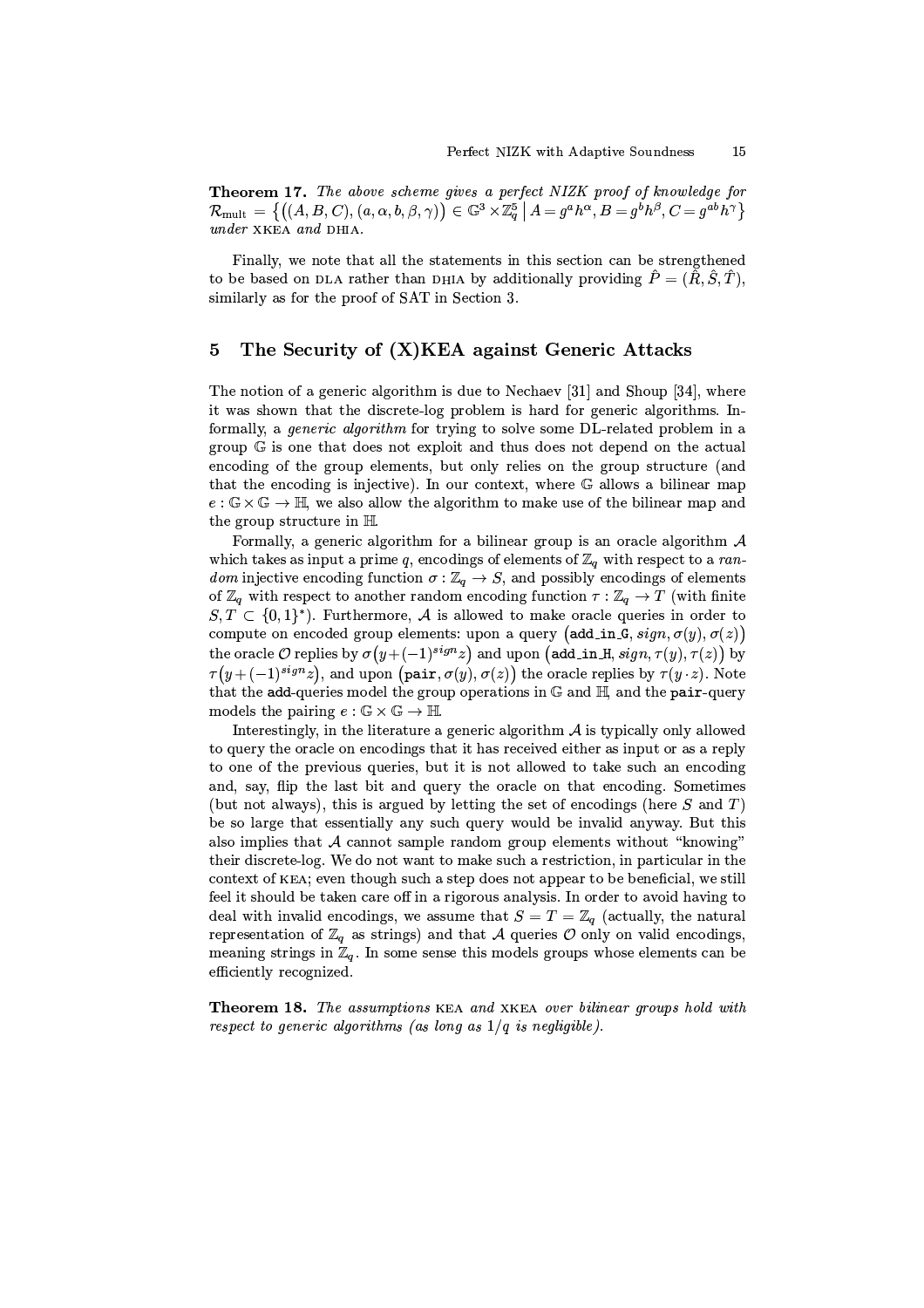Note that the generic security of KEA in the standard (rather than the bilinear) group setting was concurrently and independently shown by Dent [20].

*Proof.* Let us first consider KEA. A generic algorithm A takes as input  $\sigma(1)$  and  $\sigma(x)$  for a random  $x \in \mathbb{Z}_q$ , and it should output  $\sigma(a)$  and  $\sigma(ax)$  for some  $a \in \mathbb{Z}_q$ . Let m be the (polynomial) number of oracle queries  $A$  makes. It is easy to see that any encoding that  $A$  might use (or receive) in an oracle query or that  $A$  might output is of the form  $\sigma(P_k(x, u_1, \ldots, u_{2m}))$  respectively  $\tau(Q_k(x, u_1, \ldots, u_{2m}))$ for multi-variate polynomials  $P_k \in \mathbb{Z}_q[X, U_1, \ldots, U_{2m}]$  of total degree at most 1 respectively  $Q_k \in \mathbb{Z}_q[X, U_1, \ldots, U_{2m}]$  of total degree at most 2, and for random (but fixed once and for all  $P_k$  and  $Q_k$ ) pairwise-different  $u_1, \ldots, u_{2m} \in \mathbb{Z}_q \setminus \{x\}.$ Indeed,  $\sigma(1)$  and  $\sigma(x)$  correspond to the polynomials 1 and X, every encoding that A uses in a query which is fresh in that it has not been given to A in a reply (or as input) corresponds to a new variable  $U_i$ , and any reply given by the oracle corresponds to a  $P_k$  respectively  $Q_k$  that is inductively computed as  $P_k = P_i \pm P_j$  respectively as  $Q_k = Q_i \pm Q_j$  or  $Q_k = P_i \cdot P_j$ . In particular, it is easy to see that by observing  $A$ 's oracle queries, one can keep track of these polynomials.

We now define the extractor  $\mathcal{X}_{\mathcal{A}}$  as follows.  $\mathcal{X}_{\mathcal{A}}$  runs  $\mathcal{A}$  but keeps track of these polynomials  $P_k$  and  $Q_k$ ; and if the two polynomials  $P_{\text{out}_o}, P_{\text{out}_1} \in \{P_k\}_{k=1...m}$ that correspond to the two encodings that A outputs are of the form  $P_{\text{out}_0} = a$ and  $P_{\text{out}_1} = aX$ , then it outputs a and otherwise 0.

Let us analyze  $\mathcal{X}_{\mathcal{A}}$ . Obviously, if  $\mathcal{X}_{\mathcal{A}}$  fails (in that  $\mathcal A$  outputs  $\sigma(a)$  and  $\sigma(ax)$ but  $\mathcal{X}_{\mathcal{A}}$  does not output a) then, by the restriction on the degree,  $P_{\text{out}_1} \neq$  $X \cdot P_{\text{out}_o}$ , whereas  $P_{\text{out}_1}$  and  $X \cdot P_{\text{out}_o}$  coincide when evaluated at  $(x, u_1, \ldots, u_{2m})$ . The event that  $\mathcal{X}_{\mathcal{A}}$  fails is thus contained in the event  $\mathcal E$  that at least two distinct polynomials in  $\{P_{\text{out}_1}, X \cdot P_{\text{out}_2}\}\$ , in  $\{P_k\}_{k=1...m}$  or in  $\{Q_k\}_{k=1...m}$  evaluate to the same value when applied to  $(x, u_1, \ldots, u_{2m})$ . The standard argument for analyzing generic algorithms, using Schwartz' Lemma below, guarantees that the probability of  $\mathcal E$  is upper bounded by  $O(m^2/q)$ ; since m is polynomial in  $\kappa$ , this proves the claim (for  $KEA$ ).<sup>5</sup>

The proof for XKEA uses exactly the same reasoning, the only difference is that A gets four inputs, encodings of  $1, x, w, xw \in \mathbb{Z}_q$ , which are associated with the polynomials 1, X, W, XW  $\in \mathbb{Z}_q[X, W, U_1, \ldots, U_{2m}]$ , and  $\mathcal{X}_{\mathcal{A}}$  outputs  $a, \alpha$  if  $P_{\text{out}_o}$  is of the form  $P_{\text{out}_o} = a + \alpha W$  (which is the only  $P_{\text{out}_o}$ which allows  $P_{\text{out}_1} = X \cdot P_{\text{out}_0}$ ). As above we can argue that if  $\mathcal{X}_A$  fails then  $P_{out_1}(x, w, u_1, \ldots, u_{2m}) = x \cdot P_{out_0}(x, w, u_1, \ldots, u_{2m})$  but  $P_{out_1} \neq X \cdot P_{out_0}$ . Rea-

 $^5$  To make the argument rigorous, one has to consider a modified "game" where  ${\mathcal A}$  is provided with random encodings as long as the corresponding polynomial (rather than its evaluation) is new, and

then observe that one can define a joint probability distribution for the original and the modified game which leaves the individual (marginal) distributions intact, and such that  $\mathcal E$  occurs in the original game if and only if it occurs in the modified one (and thus has the same probability in both cases). In the modified game, however, the polynomials are chosen completely independent of  $(x, u_1, \ldots, u_{2m})$  and thus we can apply Schwartz' Lemma.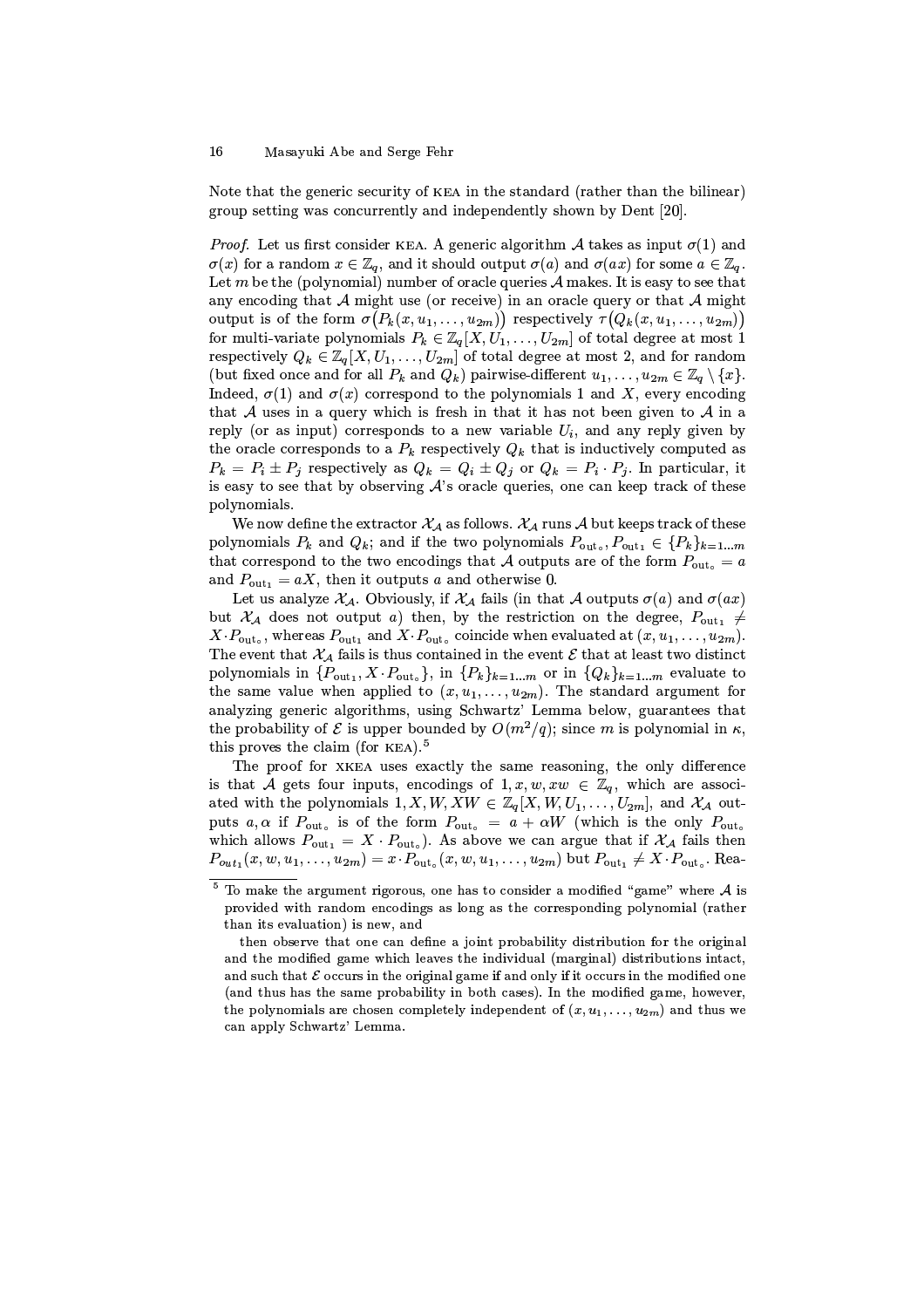soning as above, the probability of this to happen can again be upper bounded by  $O(m^2/q)$ .  $\Box$ 

**Lemma 19 (Schwartz [33]).** Let  $q \in \mathbb{Z}$  be a prime. For any polynomial P in  $\mathbb{Z}_a[X_1,\ldots,X_n]$  of total degree at most d, the probability that P vanishes on a uniformly distributed tuple  $(x_1, \ldots, x_n) \in \mathbb{Z}_q^n$  is at most  $d/q$ .

## Eliminating XKEA by Pre-Processing 6

In this section, we briefly discuss the possibility of circumventing XKEA, and to solely rely on standard assumptions, by allowing pre-processing. Note that in all of the above results, XKEA is only needed in order to extract openings of commitments that are prepared by the possibly dishonest player. Therefore, a possible way to circumvent XKEA is to have all players prepare in a pre-processing phase random commitments  $U = g^u h^v$  in such a way that one can extract the openings  $(u, v)$  of these commitments in the security proof: for instance in the 2player setting by a standard interactive ZK proof of knowledge (e.g. the 4-round ZK scheme from [13], or in the multi-player setting with dishonest minority by a simple Pedersen VSS sharing. Then, when the actual NIZK argument needs to be executed, instead of providing for every commitment  $S = g^s h^{\sigma}$  its hatted version  $\hat{S} = \hat{g}^s \hat{h}^\sigma$ , for every commitment  $S = g^s h^\sigma$  the opening  $(s + u, \sigma + \nu)$  of SU is provided, where  $U$  is a fresh unused random commitment from the pre-processing phase. This then obviously also allows to extract  $s$  in the security proof as required. There are some feasibility results about statistical NIZK arguments in the pre-processing model, cf. [18, 28, 15], which rely only on general assumptions but require a complicated pre-processing stage.

Beaver's pre-processing techniques [4] can be applied in a straightforward way to yield similarly efficient schemes as we do. However, this approach requires the generation of random commitments with multiplicative relations in the preprocessing phase, whereas with our techniques purely random commitments, which are potentially easier to prepare, suffice. For instance in the multi-player setting, this is known as the *linear* pre-processing model [16], and when the number of players is small, using the techniques of [12], one can have a onceand-for-all pre-processing stage that allows to produce an *unbounded* number of pseudo-random commitments on the fly.

# Acknowledgments

We would like to thank Alexander Dent for useful and interesting remarks regarding our proof of the generic security of KEA and XKEA in the bilinear group setting (Section 5). Thanks also to the anonymous reviewers of TCC'07 for their invaluable comments.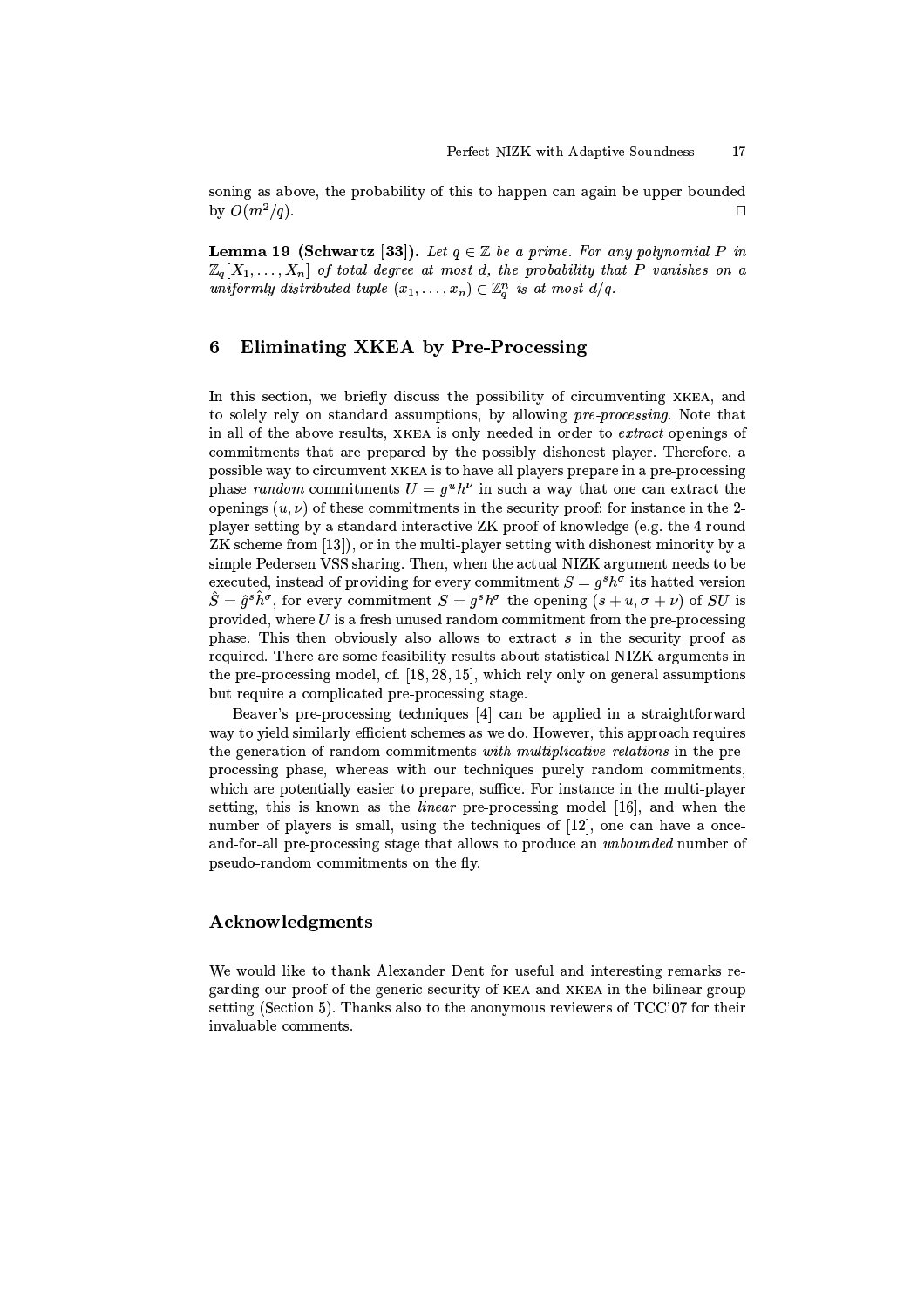## References

- 1. M. Abe and S. Fehr. Perfect NIZK with adaptive soundness. Cryptology ePrint Archive, Report 2006/423, 2006. http://eprint.iacr.org.
- 2. L. M. Adleman. Two theorems on random polynomial time. In 19th Annual IEEE Symposium on Foundations of Computer Science (FOCS), 1978.
- 3. W. Aiello and J. Håstad. Perfect zero-knowledge languages can be recognized in two rounds. In 28th Annual IEEE Symposium on Foundations of Computer Science  $(FOCS), 1987.$
- 4. D. Beaver. Efficient multiparty protocols using circuit randomization. In Advances in Cryptology-CRYPTO '91, volume 576 of Lecture Notes in Computer Science. Springer, 1991.
- 5. M. Bellare and A. Palacio. The knowledge-of-exponent assumptions and 3-round zero-knowledge protocols. In Advances in Cryptology—CRYPTO '04, volume 3152 of Lecture Notes in Computer Science. Springer, 2004.
- 6. M. Blum, A. De Santis, S. Micali, and G. Persiano. Non-interactive zero-knowledge proof systems. SIAM Journal on Computing, 20(6), 1991.
- 7. M. Blum, P. Feldman, and S. Micali. Non-interactive zero-knowledge and its applications. In 20th Annual ACM Symposium on Theory of Computing  $(STOC)$ , 1988
- 8. G. Brassard, D. Chaum, and C. Crépeau. Minimum disclosure proofs of knowledge. Journal of Computer and System Science, 37(2), 1988.
- 9. G. Brassard and C. Crépeau. Non-transitive transfer of confidence: A perfect zero-knowledge interactive protocol for SAT and beyond. In 28th Annual IEEE Symposium on Foundations of Computer Science (FOCS), 1987.
- 10. R. Canetti. Universally composable security: a new paradigm for cryptographic protocols. In 42nd Annual IEEE Symposium on Foundations of Computer Science (FOCS), 2001. Full version available from http://eprint.iacr.org/2000/067.
- 11. R. Canetti, Y. Dodis, R. Pass, and S. Walfish. Universally composable security with global setup. In Theory of Cryptography Conference  $(TCC)$ , Lecture Notes in Computer Science. Springer, 2007.
- 12. R. Cramer, I. B. Damgård, and Y. Ishai. Share conversion, pseudorandom secretsharing and applications to secure computation. In Theory of Cryptography Conference (TCC), volume 3378 of Lecture Notes in Computer Science. Springer, 2005.
- 13. R. Cramer, I. B. Damgård, and P. MacKenzie. Efficient zero-knowledge proofs of knowledge without intractability assumptions. In Practice and Theory in Public Key Cryptography (PKC), volume 1751 of Lecture Notes in Computer Science. Springer, 2000.
- 14. I. B. Damgård. Towards practical public-key cryptosystems provably-secure against chosen ciphertext attacks. In Advances in Cryptology-CRYPTO '91, volume 576 of *Lecture Notes in Computer Science*. Springer, 1991.
- 15. I. B. Damgård. Non-interactive circuit based proofs and non-interactive perfect zero-knowledge with preprocessing. In Advances in Cryptology-EUROCRYPT '92, volume 658 of Lecture Notes in Computer Science. Springer, 1992.
- 16. I. B. Damgård and Y. Ishai. Constant-round multiparty computation using a black-box pseudorandom generator. In Advances in Cryptology-CRYPTO '05, volume 3621 of Lecture Notes in Computer Science. Springer, 2005.
- 17. A. De Santis, G. Di Crescenzo, R. Ostrovsky, G. Persiano, and A. Sahai. Robust non-interactive zero knowledge. In Advances in Cryptology-CRYPTO '01, volume 2139 of Lecture Notes in Computer Science. Springer, 2001.